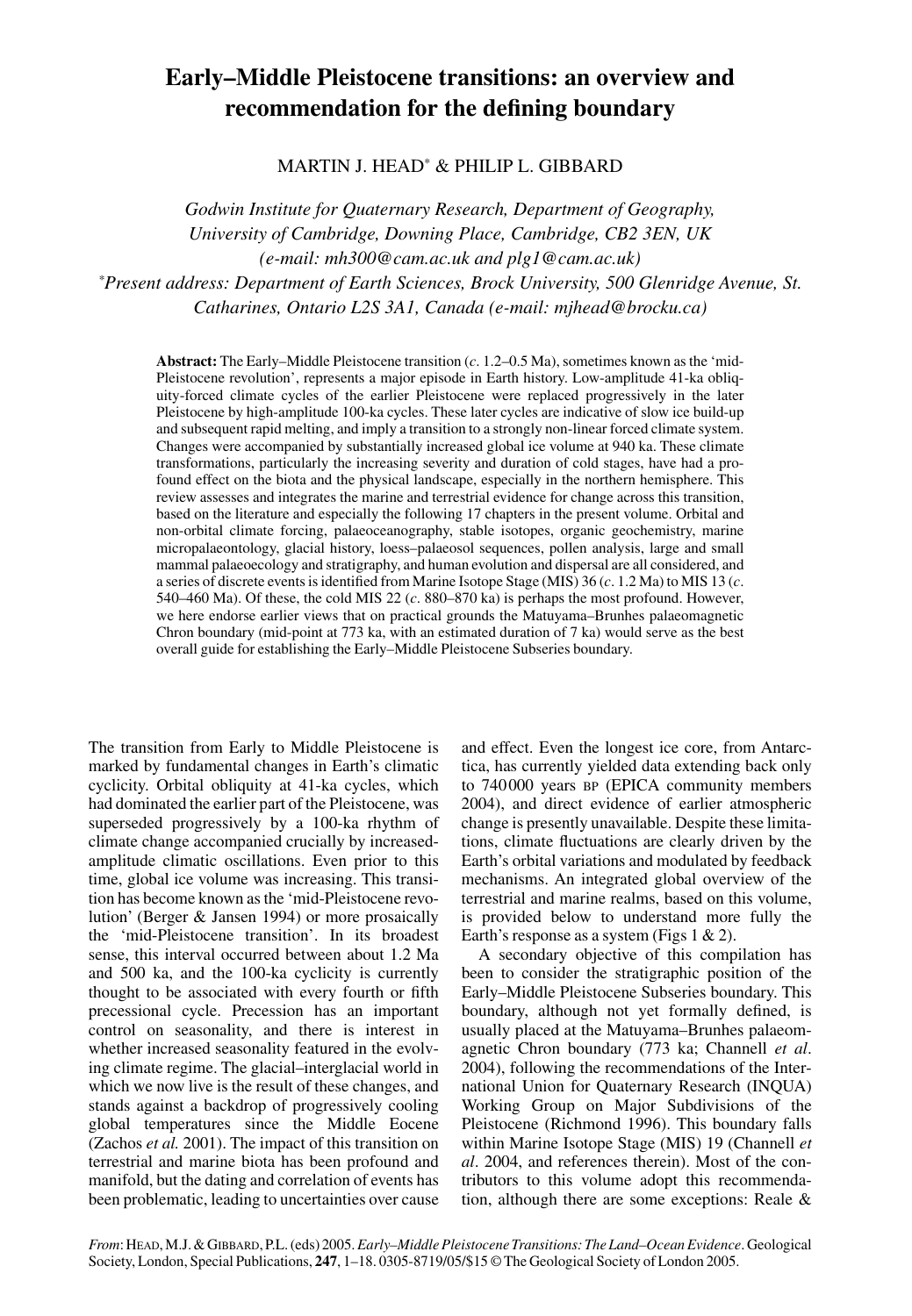

**Fig. 1.**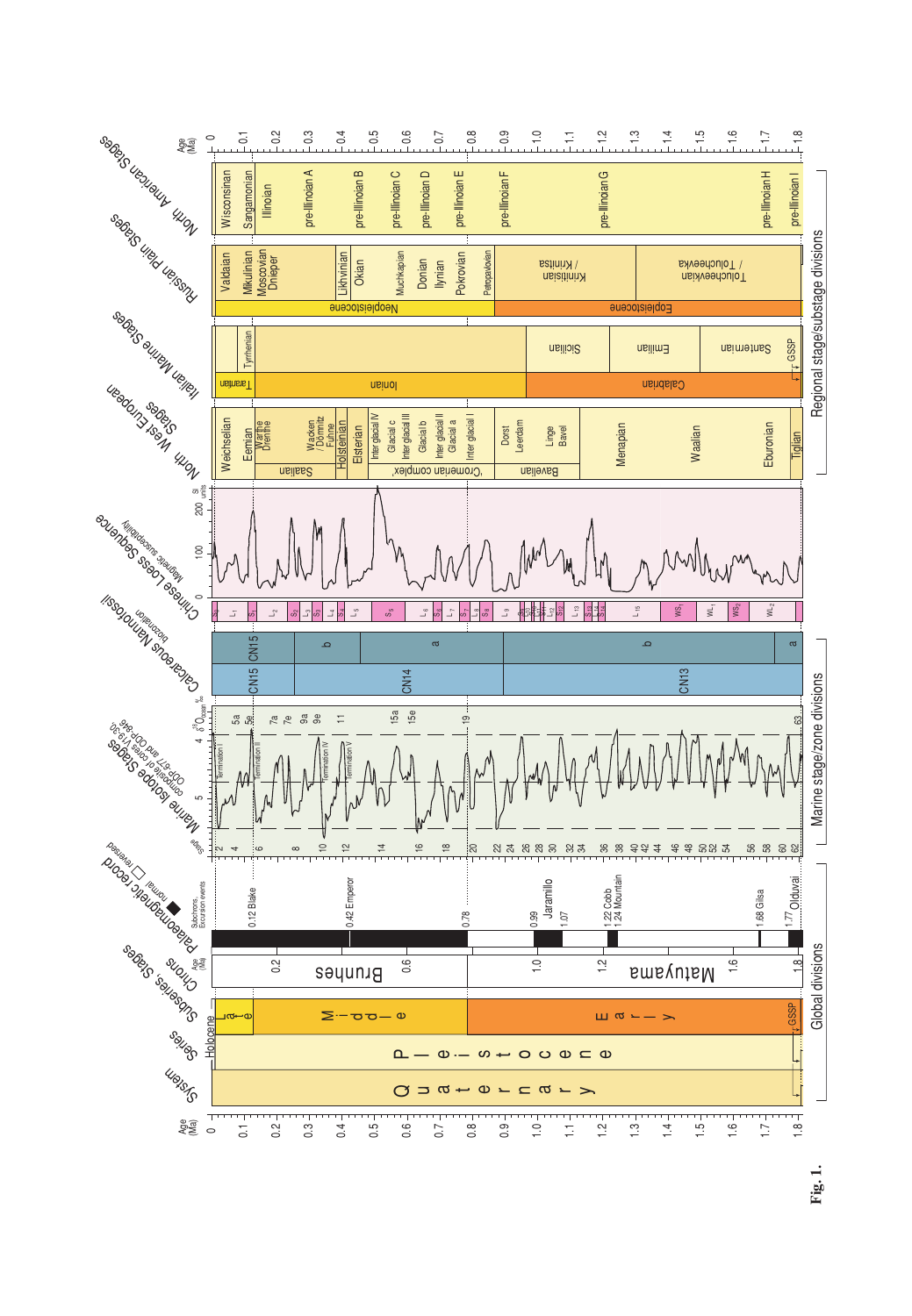Monechi do not commit to a specific boundary position but accept that it should be within the interval between MIS 25 and the Matuyama–Brunhes Chron boundary; Dodonov places the boundary at the base of MIS 21; and both Palombo *et al.* and Palombo & Valli place the boundary at MIS 25 following recommendations by Cita & Castradori (1994, 1995).

The International Union of Geological Societies has charged its International Commission on Stratigraphy (ICS) with the task of recommending global stratotype sections and points (GSSPs) for all major boundaries in the geological column so that they may be ratified by the year 2008. As part of this process, the ICS Subcommission on Quaternary Stratigraphy, through the efforts of a designated Working Group on the Early–Middle Pleistocene Boundary, is required to recommend a GSSP for the Early–Middle Pleistocene Subseries boundary. It is clearly essential to understand the geological background to the mid-Pleistocene transition in advance of any final decisions on this matter.

### **Overview of mid-Pleistocene transitions**

**Maslin & Ridgwell** set the scene by reviewing the Early–Middle Pleistocene transition in terms of the Earth as a system. They provide a helpful summary of the orbital forcing components, review current hypotheses explaining the 'mid-Pleistocene revolution', and refute the still frequently held view that the switch from 41-ka to 100-ka dominant cyclicity at the transition is driven by orbital eccentricity. This 'eccentricity myth'has arisen because eccentricity is the only orbital forcing factor with a 100-ka period. The authors explain, however, that the 100-ka glacial–interglacial cycles that characterize the Middle Pleistocene are more closely linked to precessional forcing, which has a period of 23 ka, with each cycle being defined by the fourth or fifth precessional cycle (see also Maslin *et al*. 2001). This is to be expected because precession, while having its greatest influence in the tropics, is still the dominant influence on solar influx received at the critical latitude of 65°N (e.g. Berger & Loutre 1991; Berger *et al.* 1999). Eccentricity may modulate glacial–interglacial cyclicity but does not drive it.

The 'mid-Pleistocene revolution', as **Maslin & Ridgwell** explain, has two phases. The first begins at about 940–890 ka and is characterized by a significant increase in global ice volume but the persistent dominance of 41-ka cyclicity. However, a speculated 'attempt' to move towards a Middle Pleistocene mode of glaciation occurred as early as 1.2 Ma (MIS 36). The second phase, beginning about 725–650 ka, is marked by strong 100-ka cyclicity and high amplitude (Mudelsee & Stattegger 1997). However, none of the orbital-forcing parameters vary significantly across the 'mid-Pleistocene revolution' (Berger & Loutre 1991; Berger *et al.* 1999), implying that internal feedbacks in the Earth climate system are responsible for the glacial–interglacial cycles. In particular, the asymmetrical 'sawtooth' waveform of the 100 year cycle, characterized by slow ice build-up and subsequent rapid melting, implies a transition to a strongly non-linear forced climate system at about  $725-650$  ka. Several mechanisms, in particular  $CO<sub>2</sub>$ levels in the atmosphere (Ruddiman 2003) and a long-term decline in global temperatures (Zachos *et al*. 2001), have been proposed to account for this non-linearity, and are evaluated by the authors.

#### *Marine realm*

**Schefuß** *et al.* have used geochemistry to explore the eastern tropical Atlantic as a means of assessing the low-latitude response to the onset of glaciation in higher latitudes. They have looked specifically at lipid biomarkers and bulk organic geochemistry of Ocean Drilling Program (ODP) Site 1077, drilled on the lower Congo Fan and within the Angola Basin. This site was chosen because of its close proximity to the Congo (Zaire) River, which is the world's second largest river. These sediments contain a detailed record of variations in transported terrestrial vegetation through time, both as river-transported organic material and wind-blown terrigenous plant waxes. River discharge, and its contained nutrients, have also left their mark on the local marine phytoplankton, although upwelling and other changes in hydrography have also affected the phytoplankton. By using lipid analysis to examine changes in phytoplankton composition through time, as well as by analysing the terrestrial organic input, the authors have been able to record detailed marine and terrestrial environmental changes through time. The influences of orbital forcing on these environmental changes have been evaluated by cross-spectral analyses of the data.

**Schefuß** *et al.* show from their wind-blown plant wax records that trade-wind strength and zonality increased significantly with the onset of 100-ka cyclicity, and that sea-surface temperature controlled the atmospheric water balance, leading to highest

**Fig. 1.** (See p. 2) Global chronostratigraphic correlation chart for the past 1.8 Ma. Modified from Gibbard *et al.* (2005*a*, *b*). Note that the base of the Quaternary, and of the Pleistocene, extends to *c*. 2.6 Ma based on the proposal of Gibbard *et al.* (2005*a*). The Matuyama–Brunhes boundary is here placed at 780 ka following Gibbard *et al.* (2005*b*), but we note that this boundary has recently been recalibrated as 773 ka (Channell *et al*. 2004); GSSP = global stratotype section and point.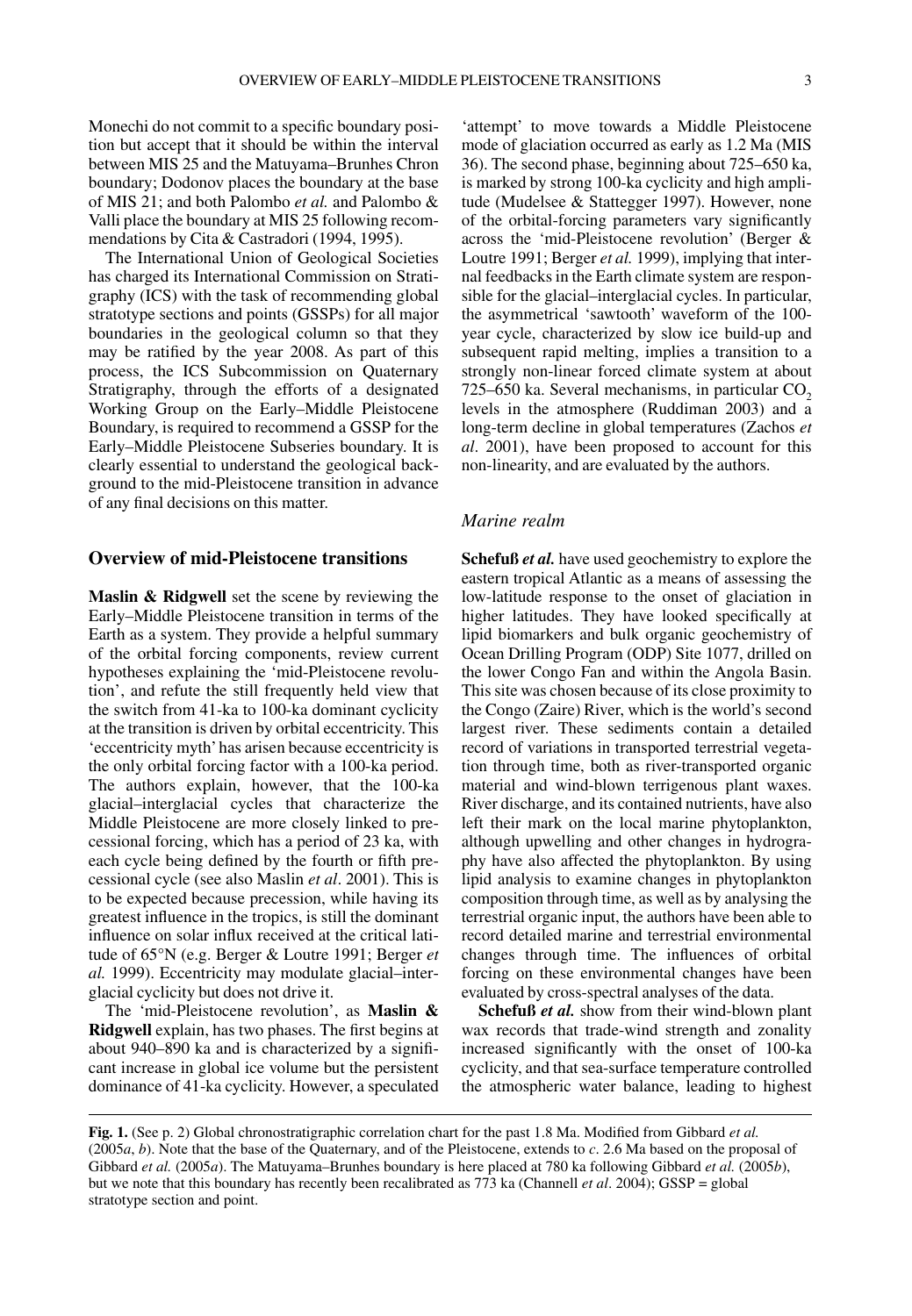

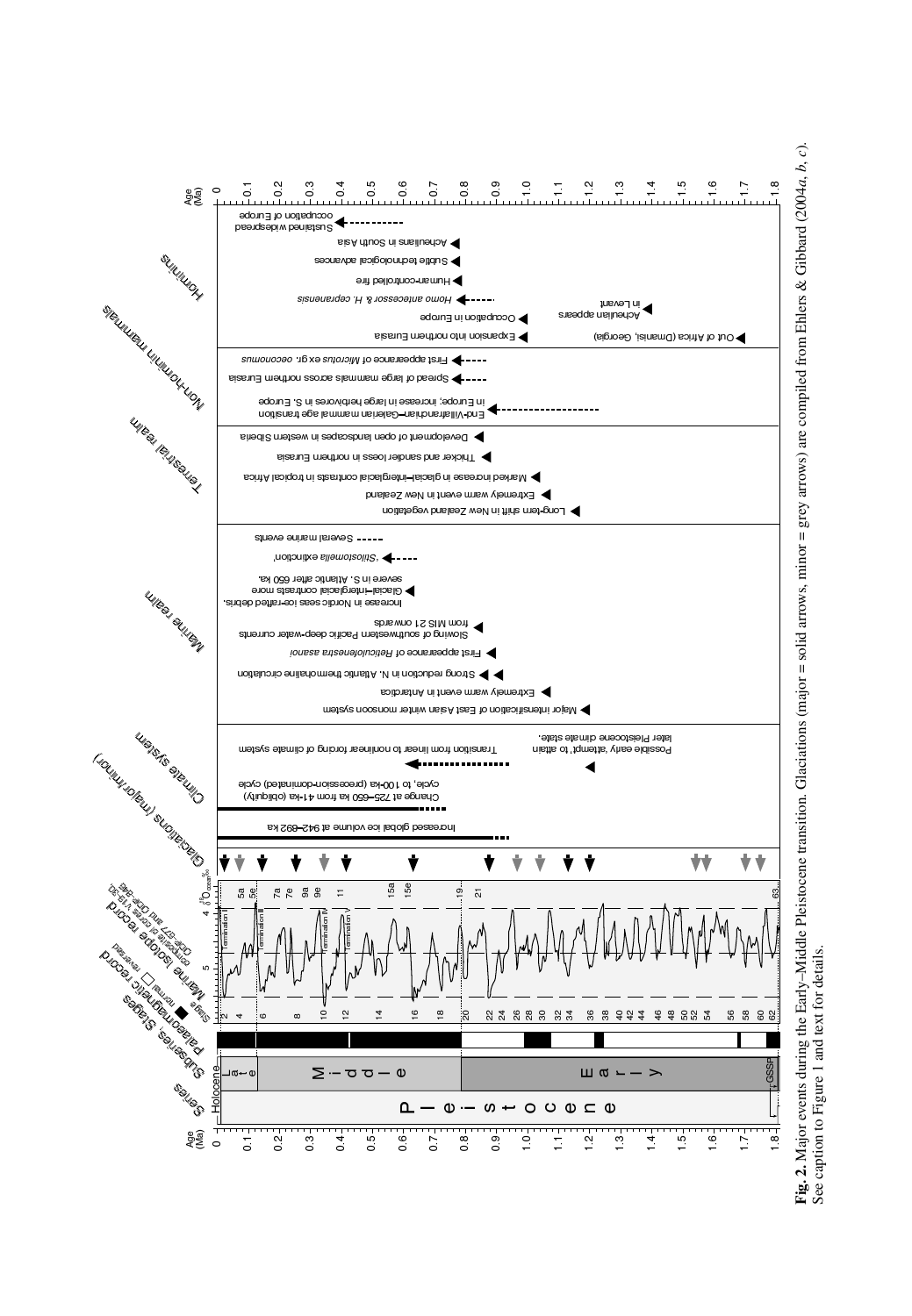continental aridity when sea-surface temperatures were at their lowest. High trade-wind strength in fact precedes continental aridity, and indicates that the vegetation became destabilized by increasing wind strength (see also Schefuß *et al.* 2003, and submitted). This interpretation agrees with an increase in dust accumulation in deep-sea cores off NW Africa and the equatorial Atlantic (e.g. Ruddiman & Janecek 1989; Tiedemann *et al.* 1994; deMenocal *et al.* 1993; Wagner 2000). Although marine productivity remained relatively constant throughout the mid-Pleistocene transition, there was a significant change in the marine ecosystem. Prior to the onset of 100-ka cyclicity, marine productivity was mainly controlled by monsoon runoff and hence enhanced siliceous production. After the onset, marine productivity was influenced mainly by wind-driven coastal and oceanic upwelling. This change illustrates the profound effect that aridification of the continent and strengthening of the trade winds exerted on tropical African environments and processes.

The Congo Fan is also the focus of the chapter by **Jahn** *et al.* These authors report on organic matter accumulation, organic carbon isotopic composition, and iron content during the past 1.7 Ma at ODP Site 1075, which is located on the lower Congo Fan about 70 km NW of ODP Site 1077 as analysed by Schefuß *et al.* (this volume). Indeed, **Jahn** *et al.* correlate the orbital signatures of these two sites precisely using magnetic susceptibility. These results are then compared with those of ODP Site 663, situated about 2400 km to the west, in the Gulf of Guinea. Milankovitch-scale analysis of ODP Site 1075 has yielded variations in marine productivity driven by changes in the trade winds, and in Congo River discharge which provides a measure of African precipitation. The African climate was mainly controlled by low-latitude insolation changes (indicated by a strong precessional signal) during the interval considered: a strong 100-ka signal in the total organic carbon signal is superimposed on this only for the past 0.6 Ma. However, results of terrestrial iron input to the Congo Fan show a pronounced 100 ka signal well before global glacial–interglacial oscillations increased in amplitude between 0.9 and 0.6 Ma. Eccentricity modulation of the low-latitude insolation seems to have directly influenced the equatorial African monsoon system. **Jahn** *et al.* moreover suggest that low-latitude precessional forcing and response of the monsoon in the tropics may have been important for 100-ka cyclicity in global climate well before the onset of major glaciation at high latitudes.

A shift in the vegetation of west equatorial Africa to pronounced glacial–interglacial cyclicity is known to have occurred at 1.05 Ma (MIS 30) (Dupont *et al*. 2001). Between 0.9 and 0.6 Ma, interglacials were characterized by warm dry conditions and glacials by cool humid conditions (Dupont *et al*. 2001). In the southeastern South Atlantic, glacial– interglacial contrasts in regional ocean circulation strengthened after 1.2 Ma and became more severe after 650 ka (Diekmann & Kuhn 2002).

**Ferretti** *et al***.** emphasize that thermohaline circulation in the North Atlantic is a critical component of the climate system because it transports heat to the high northern latitudes. This circulation system is driven largely by the sinking of dense, cold, saline water masses in the Norwegian–Greenland seas and Labrador Sea, which form south-flowing North Atlantic Deep Water (NADW). Circulation in the NorthAtlantic Ocean is not a closed system, however, because NADW continues to flow southwards into the South Atlantic and beyond. Indeed, today NADW ventilates more than half of the volume of the deep oceans, and has a global influence on deep-water characteristics. Moreover, Antarctic Bottom Water  $(AABW)$ , which forms around the margins of Antarctica, flows sufficiently far northwards that it may penetrate the deep basins of the North Atlantic. Because AABW has lower  $\delta^{13}$ C values than NADW, its influence over time is reflected in the isotopic ratio of tests of benthic foraminifera in the fossil record. Isotopic studies of these fossils in the North Atlantic have inferred that during Quaternary glacial intervals, the contribution of north-flowing AABW increased (declining  $\delta^{13}$ C values). This is attributed to a decrease in the flux of NADW and therefore of thermohaline circulation in the North Atlantic (Raymo *et al.* 1990). It follows that  $\delta^{13}$ C values in benthic foraminifera can be used to reconstruct the intensity of thermohaline circulation in the North Atlantic over deeper time, and this has been one of the key aims of **Ferretti** *et al.*

These authors have examined the oxygen and carbon isotopes of benthic and planktonic foraminifera at ODP Site 1063 in the western North Atlantic. The southerly position of this site within the North Atlantic and its considerable water depth makes it ideal for assessing the influence of AABW relative to NADW. The 1020 to 738 ka time interval has been examined at high resolution because this critically spans the mid-Pleistocene transition. The  $\delta^{18}O$ planktonic signal from this site represents one of the highest resolution (less than 0.6 ka on average) records available for the mid-Pleistocene transition. It shows detailed variations of global ice volume through time and allows precise orbital tuning of the record. Of particular interest is the presence of millennial-scale (sub-Milankovitch) fluctuations. These occur throughout the entire interval, but show highest amplitudes during interglacials, particularly after about 900 ka. The MIS 25–24, 23–22 and 19–18 transitions all feature brief fluctuations, and climatic instability appears to be a pervasive feature of the record (see also Kleiven *et al*. 2003). The benthic  $\delta^{13}$ C record shows predictable shifts to low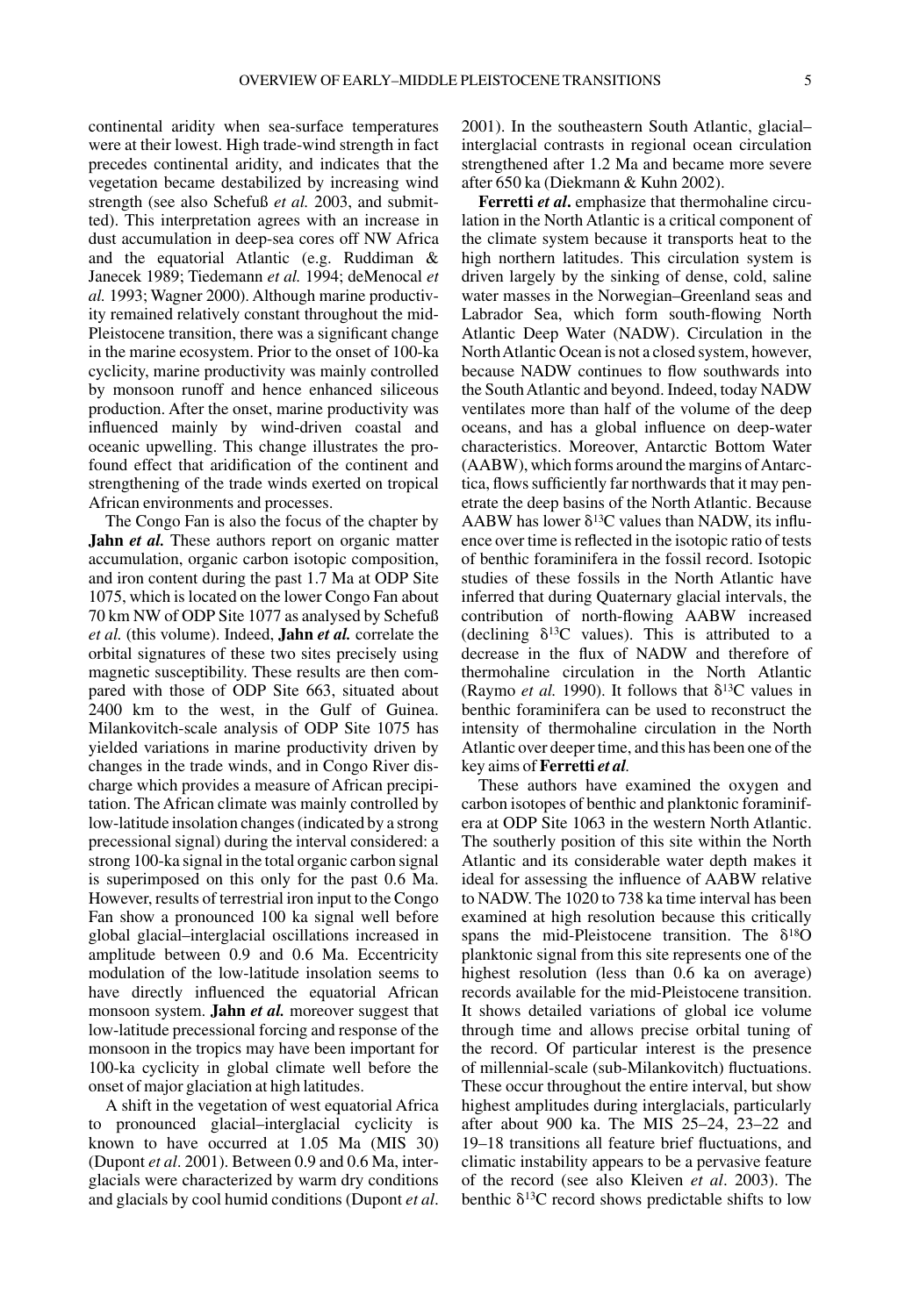values during glacials, implying a reduced NADW flux and concomitant strong influence of southernsourced bottom water. This is particularly notable during MIS 24 and 22 where nearly pure AABW is detected, indicating a strong production of AABW relative to NADW. The same kind of millennialscale fluctuations present in the  $\delta^{18}$ O are also seen in the  $\delta^{13}$ C record, suggesting that suborbital fluctuations in bottom water circulation occurred throughout the 1020 to 738 ka time interval.

In the South Atlantic, there is evidence of a marked stagnation of deep-water circulation, and hence reduction in the thermohaline circulation, occurring as early as 920 ka which corresponds to MIS 24 (Schmieder *et al.* 2000). As far back as MIS 31 (base of the Jaramillo Subchron; 1.07 Ma), an extremely warm interglacial event in the Ross Sea, Antarctica, has been suggested as representing a significant step in the transition to Middle Pleistocene glacial–interglacial cycles (Scherer *et al*. 2004). Nonetheless, in the central Nordic seas, ice-rafted debris does not increase substantially until MIS 16 (about 650 ka; Helmke *et al.* 2005).

The chapter by **Reale & Monechi** emphasizes the important role of calcareous nannofossil biostratigraphy in defining the Early–Middle Pleistocene boundary in the Mediterranean region. Indeed, the lowest occurrence of *Gephyrocapsa* sp. 3 of Rio (1982) at the base of the *Pseudoemiliania lacunosa* Zone was used by Cita & Castradori (1994, 1995) to define the boundary between the Calabrian and Ionian marine stages (Fig. 1), which they also proposed to serve as the Early–Middle Pleistocene Subseries Boundary (a proposal later considered premature; Castradori 2002). This event is close to MIS 25. *Gephrocapsa* sp. 3 belongs to a group of medium-sized *Gephyrocapsa* spp. that are warmwater taxa. Unfortunately for boundary purposes, their re-entry datum is strongly diachronous (Raffi 2002, p. 45). Another important and slightly younger datum in the Mediterranean is the highest occurrence of *Reticulofenestra asanoi*. This datum corresponds to the MIS 23–22 transition and is considered synchronous across mid- and low latitudes globally. It is clearly related to the severe cooling of MIS 22 (Raffi 2002).

The stratigraphic importance of *Reticulofenestra asanoi* has prompted **Reale & Monechi** to undertake a detailed investigation of the distribution of this and other species in the North Atlantic Ocean (Deep Sea Drilling Project (DSDP) Hole 610A) and western and eastern Mediterranean Sea (ODP Sites 976 and 963 respectively), allowing them to refine the nannofossil biostratigraphy across the mid-Pleistocene transition. The authors have found that the lowest common occurrence of *R. asanoi* is apparently diachronous, correlating to MIS 35 in DSDP Hole 610A, the MIS 34–33 transition at ODP

Site 976, and MIS 30 at ODP Site 963. This pattern is consistent with other published records for the Atlantic and Mediterranean. The lowest occurrence of *Gephyrocapsa* sp. 3 of Rio (1982) has an inferred correlation to the MIS 25–24 transition in DSDP Hole 610A, the MIS 26–25 transition at ODP Site 976, and MIS 27 at ODP Site 963. This confirms earlier studies that this datum is latitudinally diachronous, and argues against its use for defining the Early–Middle Pleistocene Subseries boundary as proposed by Cita & Castradori (1994, 1995). **Reale & Monechi** have found that the highest occurrence of *R. asanoi* correlates to about MIS 22 in DSDP Hole 610A, to the MIS 23–22 transition at ODP Site 976, and to about MIS 23 at ODP Site 963. These findings strengthen the claim that this datum is more or less synchronous with the MIS 23–22 transition, and emphasize the importance of this datum when considering the placement of the Early–Middle Pleistocene boundary.

The focus of changes in the marine realm moves to the SW Pacific with the chapter by **Hayward** *et al.* These authors note that the connection between northern hemisphere glaciations and reduced production of NADW has long been drawn for the Pleistocene in general (e.g. Mix & Fairbanks 1985), and the mid-Pleistocene in particular (Raymo *et al.* 1990). Indeed, investigations of numerous cores from the South Atlantic imply that global ice increase at 920 ka was accompanied by a sudden stagnation in deep-water circulation, and that an interim state consistent with reduced deep-water circulation was terminated at about 540 to 530 ka (early MIS 13) by another event of probably global significance (Schmieder *et al.* 2000). Against this background, **Hayward** *et al.* have investigated the record of deepsea benthic foraminifera in the SW Pacific to assess whether there has been any major oceanographic reorganization in this region during the mid-Pleistocene transition. An improved knowledge of bottom-water changes might help explain why a group of at least 50 elongate, cylindrical, deep-sea foraminiferal species (including the families Pleurostomellidae and Stilostomellidae) became extinct during the mid-Pleistocene transition (the so called '*Stilostomella* extinction'). The authors have examined three bathyal sequences in the SW Pacific, DSDP Site 594 and ODP Sites 1119 and 1125, situated above and below the present-day Subtropical Front. Canonical correspondence analysis shows that short-term and local influences were more important than major oceanographic changes in controlling assemblages. Nonetheless, north of the Subtropical Front, faunas between MIS 21 and 15 show increased fluctuations in composition that suggest increased food supply and a decrease in dissolved bottom oxygen. This appears to be caused by slowing of deep-water currents during the mid-Pleistocene tran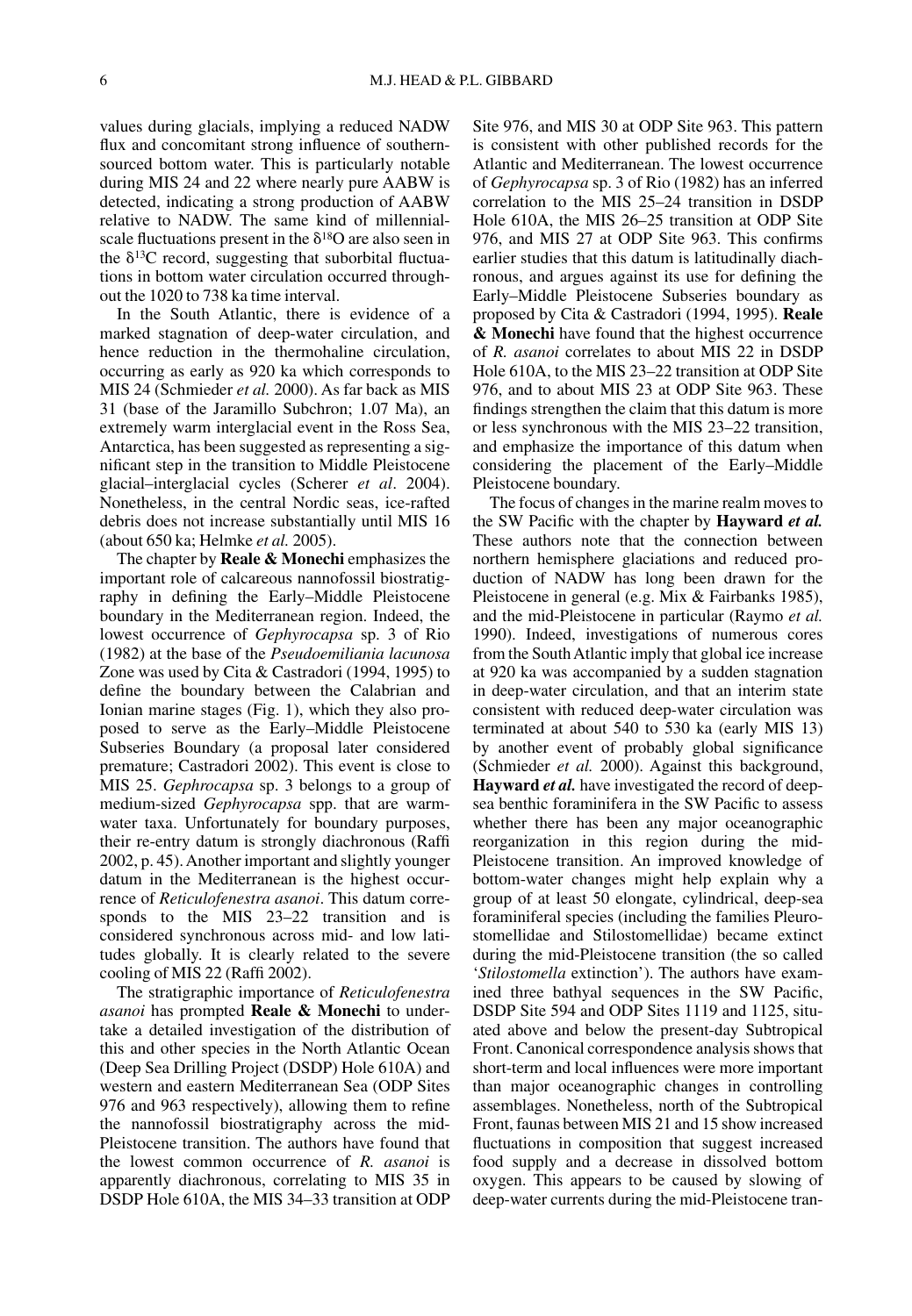sition in the region; a similar conclusion was reached based on sortable silt investigations of the nearby ODP Site 1123 (Hall *et al.* 2001). **Hayward** *et al.* therefore conclude that the '*Stilostomella* extinction', which occurred during MIS 15, was linked to slower deep-water currents and a decrease in bottom oxygenation. The most conspicuous event at the end of the mid-Pleistocene transition is an abrupt rise and decline in the abundance of *Abditodentrix pseudothalmanni* south of the Subtropical Front during MIS 15–12 (*c*. 620–420 Ma). This event suggests an increase in food supply and lower dissolved oxygen, and may be related to several pronounced climatic changes during the close of the mid-Pleistocene transition including a rearrangement of ocean circulation inferred from an unusual sediment facies in the South Atlantic at *c*. 540–530 ka (early MIS 13; Schmieder *et al*. 2000).

## *Terrestrial realm*

The oceans play a critical role in driving and moderating global climate, but it is on land that evidence for climate change is most visible. The chapter by **Dodonov** begins a series of contributions assessing the terrestrial evidence for mid-Pleistocene change. The loess–palaeosol sequences document the alternation of arid and humid conditions on land, and have provided high-resolution records of climatic development across northern Eurasia from the Loess Plateau of China, through central Asia and into Europe. Throughout the Quaternary, these alternations show good correspondence with the marine isotope record, implying that they are controlled by orbital perturbations (e.g. Kukla 1978, 1987; Ding *et al.* 1991; Fig. 1). Indeed, loess–palaeosol sequences in the Loess Plateau of China appear to provide a detailed record of past variations in the monsoon (Ding *et al.* 1999, and references therein). **Dodonov** has reviewed and integrated the evidence for climatic change across the mid-Pleistocene transition in northern Eurasia, drawing on literature from across the region including poorly accessible Russian sources. It is apparent that during the mid-Pleistocene transition, individual loess horizons within loess–palaeosol sequences become thicker, a shift tentatively related to increasingly pronounced 100-kaclimate cycles accompanied by relatively cooler and drier atmospheric conditions. **Dodonov** explains that this appears to result from high atmospheric pressure becoming established over the expanding north European ice sheet, hindering the transfer of western air masses to the east, and increasing aridity in inner parts of Eurasia. This would have led to an expansion of the Siberian–Mongolian highpressure system and thence to an intensification of the winter monsoon in eastern Asia as well as increasing loess formation in central Asia and north China.

Heslop *et al*. (2002), based on loess–soil records of northern China, have already shown that a major intensification of the east Asian winter monsoon system occurred at about 1.20 Ma (MIS 36). **Dodonov**'s detailed comparisons of loess–palaeosol sequences across the mid-Pleistocene transition show clear potential for correlation throughout northern Eurasia despite difficulties owing to variable sedimentation rates and weathering depths, and incomplete sequences. In particular, the base of the climatostratigraphic unit representing MIS 21 is advocated as being a convenient and logical marker for recognizing the Early–Middle Pleistocene boundary in loess–palaeosol sequences. This is because MIS 22, which represents the first strongly negative (cold) deviation in the marine isotope record of the mid-Pleistocene transition, is reflected by thicker or sandier loess deposits in northern Eurasia that signal the onset of severe palaeoclimatic conditions (see also Heslop *et al*. 2002, and below). In northwestern Europe, the pronounced glacial–interglacial cycles that typify the Middle Pleistocene and onwards appear to begin with the Menapian (see p. 12). Perhaps surprisingly, the Dorst 'Glacial' of the Bavelian Stage in the Netherlands, which is probably equivalent to MIS 22 (De Jong 1988; Funnell 1995; Westerhoff *et al*. 2003; Fig. 1), is not an especially pronounced cold stage, although there are reservations about the veracity of the Early Pleistocene chronology in the Netherlands (Drees 2005).

**Dodonov** notes that the conventional use of the Matuyama–Brunhes palaeomagnetic Chron boundary as representing the Early–Middle Pleistocene boundary in northern Eurasia is compromised by problems of displaced magnetic remanence in loess–palaeosol sequences. This explains why the Matuyama–Brunhes boundary occurs in a (cold) loess horizon representing MIS 20, when it should in fact be in a palaeosol representing MIS 19 (Zhou & Shackleton 1999).

Vegetational response to the climate changes that culminated in the 'mid-Pleistocene revolution' are addressed in the paper by **Byrami** *et al***.** who present an investigation of a 50-m-deep sequence at Auckland in northernmost North Island, New Zealand. Fission-track dating of tephras, palaeomagnetism, biostratigraphy and orbital tuning to the ocean-core marine isotope stratigraphy indicate that the upper 28 m of the sequence represents late Early Pleistocene MIS 45–28, or *c*. 1.4 to 1.0 Ma. During this period detailed vegetational changes are indicated by well-preserved pollen assemblages recovered from the sediments. **Byrami** *et al***.** record repeated cyclic changes from a coniferous- to *Nothofagus*dominated regional woodland vegetation that are in step with the marine isotope events during this interval. These changes are interpreted to result from warmer to cooler climatic oscillations that reflect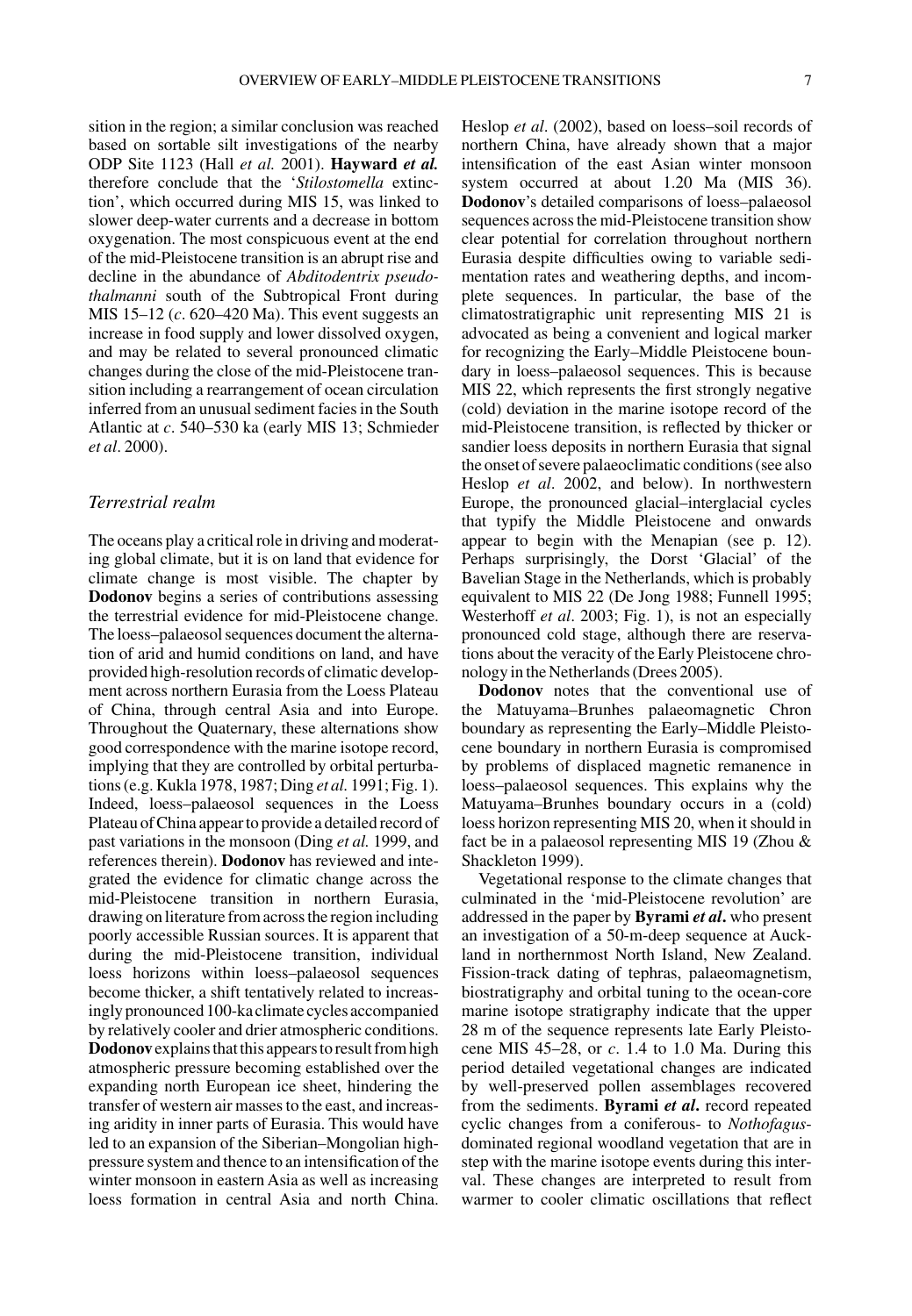moist-temperate stable climate for the coniferous vegetational community and cool but not cold climates for the *Nothofagus*.

A more permanent increase in the *Nothofagus* forest from MIS 35 onwards implies a response to a longer-term climatic shift interpreted as reflecting greater temperature extremes between warm and cool episodes after that time. This was accompanied by decreased humidity and increased seasonality during the cool periods, a condition characteristic of the Late Pleistocene in the area. **Byrami** *et al***.** consider that although their sequence predates the 'mid-Pleistocene revolution'*sensu stricto* by 100 ka, the changes detected imply that the climate of northern New Zealand was already becoming progressively more similar to that of Late Pleistocene in the region by 1.0 Ma.

The chapter by **Capraro** *et al.* investigates the *c*. 50-m-thick Valle di Manche section of the San Mauro succession in the Crotone Basin, Calabria (southern Italy) in order to calibrate and compare marine and terrestrial climate signals. The Crotone Basin, a classic site for Pleistocene stratigraphy, contains the Vrica section in which the Pliocene– Pleistocene Series boundary is defined by a GSSP. The Valle di Manche section represents an uppershelf depositional environment, contains the Matuyama–Brunhes magnetic reversal, and represents a critical interval from MIS 21 to MIS 18 or 17. Pollen analyses have been undertaken to reconstruct vegetational and climatic changes, and a highly resolved marine isotope stratigraphy is established from planktonic and benthic foraminifera. Even deposits representing glacial maxima are represented owing to rapid tectonic subsidence of the subbasin. **Capraro** *et al.* have shown that the vegetational development of the area is clearly linked to the marine signal. In particular, mesic forest succeeded wooded steppe just before the Matuyama–Brunhes boundary, continues across this boundary, and represents the most negative (warmest) values of  $\delta^{18}O$  for MIS 19. This indicates that the vegetation was fully in phase with the marine isotope record during MIS 19. Results correspond with those of Bassinot *et al.* (1994) in placing the Matuyama–Brunhes boundary within the middle part of MIS 19, rather than at the MIS 20–19 transition or the upper part of MIS 19 as suggested by Berger *et al.* (1995) and Channell & Kleiven (2000), respectively. **Capraro** *et al.* also caution, however, that precise placement is difficult because the three substages of MIS 19 are not generally identified in the isotope records.

A surprising discovery is the existence of alpine forest conditions in the Crotone area during the glacial intervals of MIS 20 and 18, in contrast to earlier views that the central Mediterranean area was characterized by arid conditions during glacial intervals.

A broader view of vegetational and climatic evolution for the Mediterranean is given by **Suc & Popescu**. These authors have synthesized the 16 most important pollen records available for the north Mediterranean region during the past 2.7 Ma. The pollen records are replotted as ecological groups, allowing their climatic significance to be evaluated and interpreted in terms of orbital cyclicity. The Mediterranean region today is particularly characterized by dry summers, and its bioclimatic subdivision has existed in its modern form since mid-Pliocene times, with later episodes merely amplifying these subdivisions (Suc 1984; Suc *et al.* 1995a). Moreover, the same overall pattern of warming and cooling observed in NW Europe for the Late Pliocene and Pleistocene (Zagwijn 1975) is also recognized in the northern Mediterranean pollen record, although the latter is complicated by the effects of gradients caused by longitude, latitude and altitude. The longitudinal gradient is imposed by the influence of the Asiatic monsoon, as shown for example by the persistence of thermophilous trees in the eastern Mediterranean. Regarding the critical interval from 1.2 to 0.7 Ma, **Suc & Popescu** perhaps surprisingly report no strikingly important change in the pattern of vegetational development from glacials to interglacials during this time, nor any especially pronounced expression of MIS 22. There was a floral change in the NW Mediterranean; for example, the taxonomic composition of *Artemisia* steppes changed considerably between 2.6 and 1.0 Ma, probably in response to a lowering of temperatures. However, this change is not reflected in southern Italy, indicating the strong latitudinal (and its altitudinal equivalent) control on Mediterranean floral development over this time interval.

#### *Non-hominin mammals*

The large-mammal record shows a significant response to climatic and environmental change across the mid-Pleistocene transition in Europe, with the famous 'end-Villafranchian event' representing a major faunal turnover (Azzaroli 1983; Azzaroli *et al.* 1988). The event is marked for example by the first European occurrences at around 0.9 Ma of the extant leopard *Panthera pardus*, spotted hyaena *Crocuta crocuta* and extinct hyaenid *Pliocrocuta perrieri* (O'Regan *et al*. 2002).

**Palombo** *et al.* have assessed environmental changes during the mid-Pleistocene transition in Italy by statistically analysing the fossil record of large mammals. Italy served as a refuge for warmadapted mammals because of its north–south orientation, and the Alpine mountain chain at its northern limit has acted as an ecological filter. The authors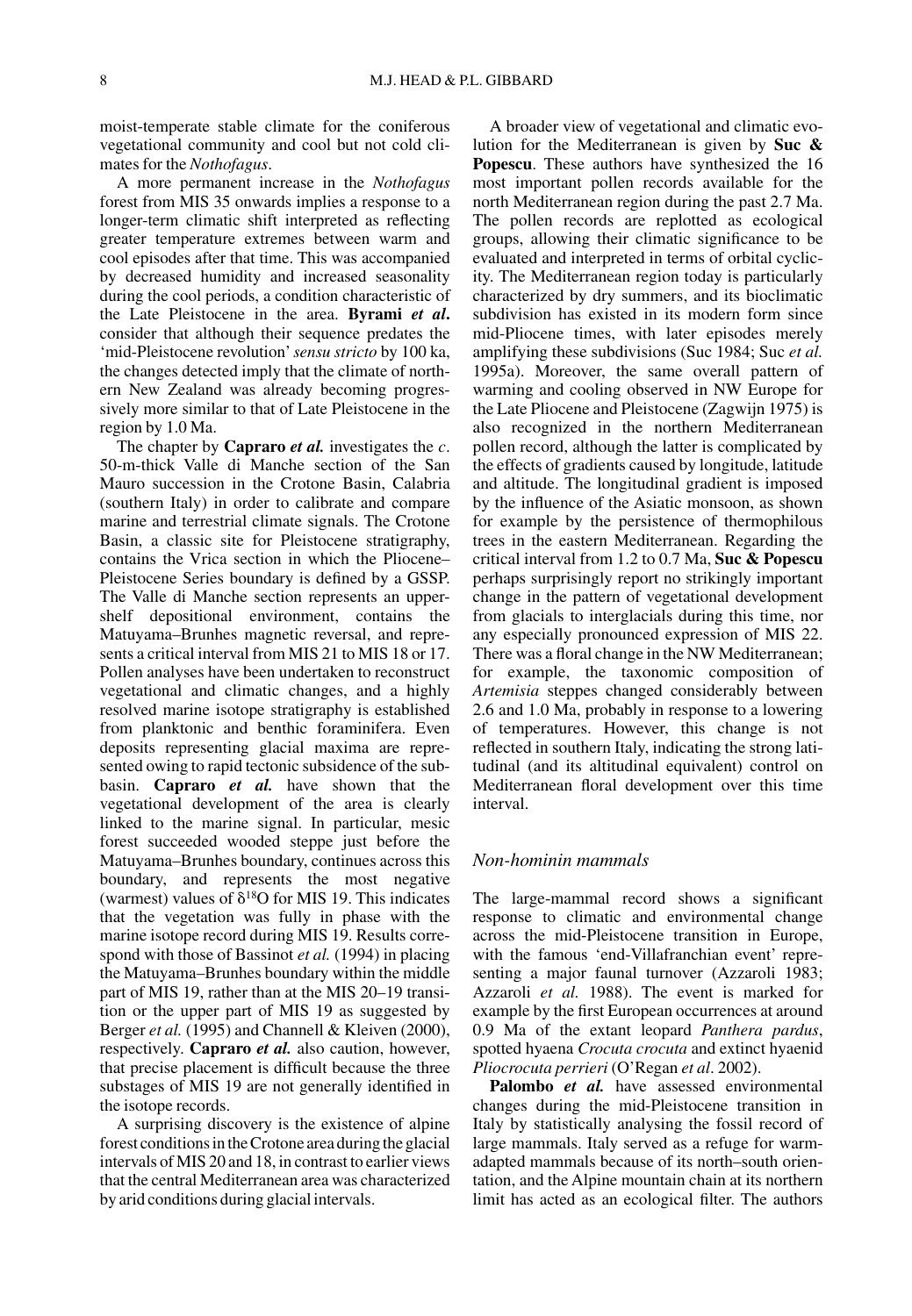use a new method involving 'bootstrapped' cluster analysis to assess body size and diversity trends, as well as changes to the community structure across the transition. The shift from 40- to 100-ka climatic periodicity coincides in Italy with the successive arrival of large ungulates from eastern and central Europe, culminating in a sharp increase in diversity in the early Middle Pleistocene. This led to a major reorganization of large-mammal communities within the interval from *c*. 920 to 750 ka (from the early to middle Galerian mammal age). Statistical analyses of the mammalian record reveal open and arid conditions in the late Early Pleistocene followed by a wetter and substantially cooler climate in the early Middle Pleistocene. These findings support the view that climatic changes affected the vegetation, which in turn drove the reorganization of the mammal community. These wetter conditions in the early Middle Pleistocene seem to have supported a larger proportion of large herbivore species relative to the number of carnivores present, resulting in a decrease in the predator–prey ratio. By about 605 ka, the faunal renewal marking the early Middle Pleistocene had come to a close, with taxa characteristic of the late Early Pleistocene (Villafranchian) having been fully replaced by modern taxa.

Palombo & Valli continue the theme of largemammal faunal changes during the mid-Pleistocene transition by statistically analysing and comparing the French and Italian records. Southern Europe, and especially Italy because of its north–south elongation, was a refuge for northern species during Pleistocene glacial periods. In assessing waves of immigration into Italy, France is important because it acted as a route for migration from central Europe. Accordingly, the authors have used multivariate statistical analysis to compare large-mammal assemblages both within and between France and Italy. The Italian record shows a progressive faunal renewal from the late Early Pliocene and into the early Middle Pleistocene. An extinction phase began at about 1.4 Ma (the Farneta faunal unit; late Villafranchian mammal age) and the appearance of new arrivals culminated at about 1.0–0.9 Ma. Indeed, from about 1.0 to 0.9 Ma assemblages began to acquire typical 'Quaternary' characters. New arrivals dominated during the later Middle Pleistocene.

As with Italy, the French record shows an extinction event followed by a dispersal event, although both events seem to occur later in France, and the Middle Pleistocene dispersal event seems to have been more gradual. Clearly the transition event was a complex and possibly diachronous one, in which an extinction phase was followed by a partially overlapping dispersal event. In both areas, faunal reorganization seems to relate to a general transition in climate cyclicity, as reflected in the vegetation that changed from 'warm' steppe–deciduous forest alternations during the Early Pleistocene, to 'cold' steppe–warm temperate deciduous forest after about 1 Ma (Suc *et al*. 1995*b*; Bertini 2003; Palombo & Valli, this volume).

The ecological structure of the French assemblages appears to parallel these vegetational changes because of the prevalence of taxa that inhabited open landscape in the early Middle Pleistocene. The analyses of French and Italian faunas also show that the 'end-Villafranchian event' of earlier authors was a mammal reorganization event of more profound importance than occurred at the Middle–Late Pliocene or Pliocene–Pleistocene boundaries.

By about 1 Ma, the northwest Mediterranean (Spain, France and Italy) fauna had assumed a modern aspect that marked the transition from Villafranchian to Galerian mammal ages. This transition represents an increase in large herbivores and megaherbivores, coincident with the onset of highintensity glacial cycles (Rodríguez *et al.* 2004). A somewhat comparable shift, at *c*. 0.86 Ma (= early part of MIS 21), is seen in western Siberia where the fauna became dominated by the large mammals *Mammuthus trogontherii*, *Bison* ex gr. *priscus* and *Equus mosbachensis*, reflecting the development of open landscapes (Foronova 2005). Indeed, the steppe mammoth *Mammuthus trogontherii* first appears just before the Matuyama–Brunhes boundary (MIS 21–early MIS 19) across Eurasia (Foronova 2005; Van Kolfschoten & Markova, this volume).

**O'Regan** *et al.* have statistically examined the large-mammal record in Africa and the Levant during the interval 1.0–0.5 Ma. Their aim has been to determine whether there existed a large-scale turnover perhaps similar to the 'end-Villafranchian event' that occurred in Europe at about 0.9 Ma, and to an event in Indonesia occurring between 0.8 Ma and 0.7 Ma (van den Bergh *et al*. 2001). Major turnovers in mammalian faunas of the African continent are known for the Pliocene, but data have previously been too sparse to assess broad patterns of change across the mid-Pleistocene transition. An assessment is now feasible owing to a marked increase in published sites during the past 10 years. **O'Regan** *et al.* have included the Levant in their study because it may have served as an important route for faunal interchange. Perhaps surprisingly, the African large mammal faunas seem to have been relatively stable throughout this interval. Several new species, including the modern hippopotamus, reedbuck and black wildebeest, seem to appear at about 0.7 Ma, but these are not seen as part of a significant turnover. The continent of Africa is presently separated into Palaearctic (Levant and north Africa, but also including Europe and much of Asia) and African (sub-Saharan Africa) zoogeographical regions. **O'Regan** *et al.* show that this separation appears to originate before the mid-Pleistocene transition.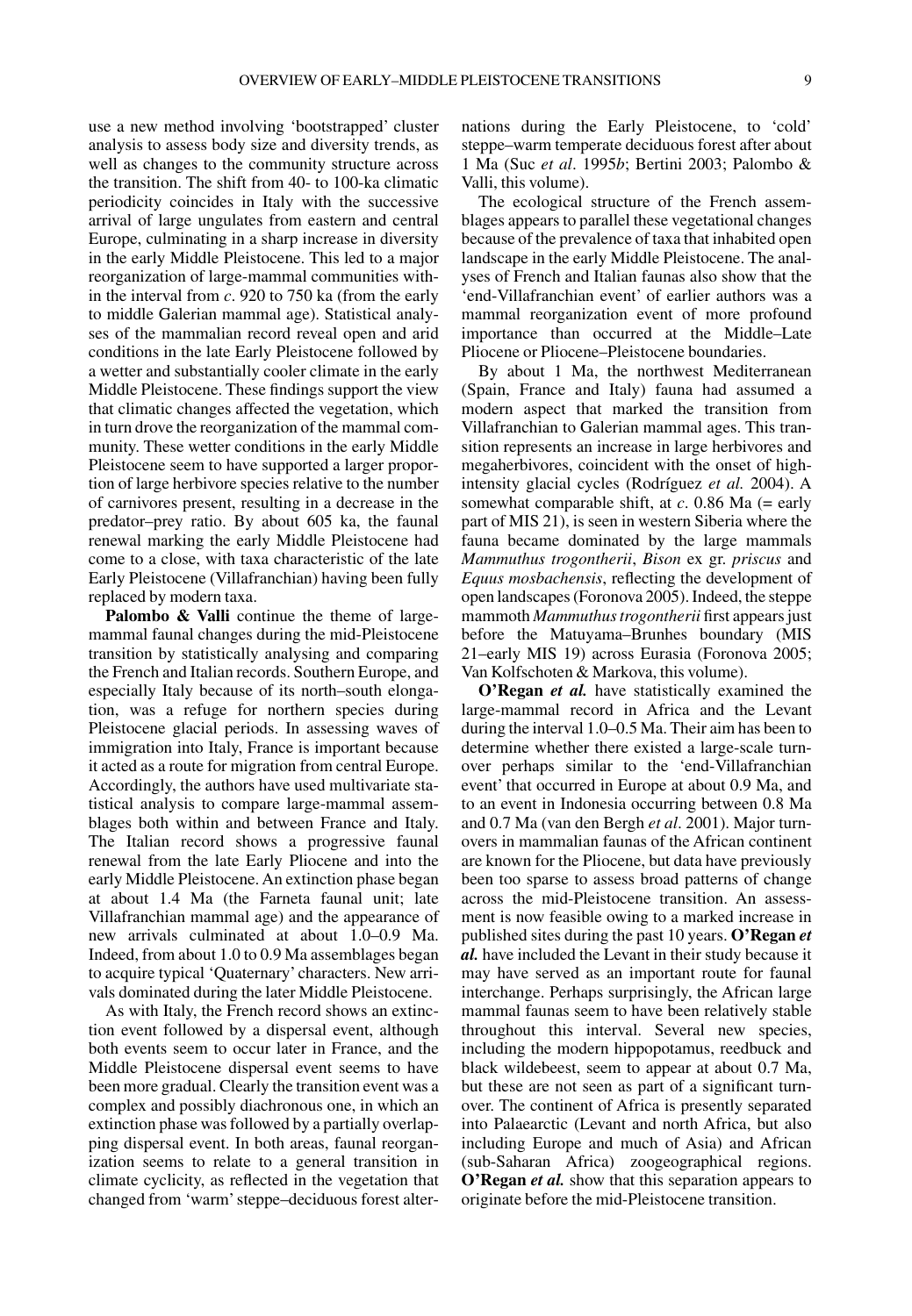The 'end-Villafranchian event', although best known for the migration of larger animals, was also a time of important radiation in the middle-sized voles. **Van Kolfschoten & Markova** review and explain these evolutionary changes in the voles, particularly by examining the record of eastern Europe where well-dated stratigraphic sections have been studied. The authors then compare eastern Europe with the less complete record for central and western Europe. Despite the incompleteness, general similarities are apparent throughout these regions, with a clear pattern of evolution evident from the Jaramillo Subchron to the beginning of the Brunhes Chron. This is particularly illustrated by evolution in the *Allophaiomys–Microtus* lineage (Alexeeva & Erbajeva 2005; Markova 2005; Van Kolfschoten & Markova, this volume). Moreover, the mid-Pleistocene evolution of widely dispersed rodent species appears to have been more or less simultaneous all over Eurasia, and the same seems to be true of the steppe mammoth *Mammuthus trogontherii* which first appears just before the Matuyama–Brunhes boundary. In detail there are discrepancies, and geographical gradients cannot always be dismissed, but in general the stages in faunal evolution are clearly related to climate changes. **Van Kolfschoten & Markova** emphasize the utility of the vole record for dating and correlating mid-Pleistocene continental deposits throughout Eurasia, and note that the lowest occurrence of *Microtus* ex gr. *oeconomus* just below the Matuyama–Brunhes reversal might serve as a useful practical guide in recognizing the Early– Middle Pleistocene boundary.

The Atapuerca cave complex in northern Spain is famed for having yielded one of western Europe's oldest fossil hominins, the *c*. 800–850 ka *Homo antecessor* (Carbonell *et al*. 1995, 2005; Bermúdez de Castro *et al.* 1997). This site represents a very early incursion, although apparently not permanent establishment, of hominins in Europe, and there is an intense interest in understanding its climatic and palaeoecological context. The level at which *Homo antecessor* occurs has been dated at about 800–850 ka using combined ESR–U/Th analyses (Falguères *et al.* 1999) and is just below the Matuyama– Brunhes Chron boundary (Parés & Pérez-González 1999). The site has also produced the best collection of remains of the Middle Pleistocene *Homo heidelbergensis*, dated at *c*. 400 ka, by which time hominins were dispersed throughout Europe. The site of Atapuerca therefore represents an important archaeological transition from Early to Middle Pleistocene.

**Cuenca-Bescós** *et al***.** have analysed the distribution of small-mammal remains across this transition at Atapuerca, allowing them to reconstruct shifts in local habitat and thereby detect landscape and other environmental changes. Small mammals represent the most abundant and diverse macrofossils at

Atapuerca. The evidence from these small mammals is combined with earlier evidence from large mammals, pollen and palaeosol analyses. The authors conclude that *Homo antecessor* lived during a warm, wet and wooded interval probably corresponding to MIS 21 to 19, and more likely to MIS 21. The small-mammal record indicates an important shift at the beginning of the Middle Pleistocene, reflecting cooler and drier conditions. The small mammals are almost exclusively from open, dry land habitats. This more open landscape may have favoured the dispersal of hominins (*Homo heidelbergensis*) across western Europe.

#### *Hominins*

The evolution and dispersal of hominins holds particular interest for the mid-Pleistocene transition. Hominins had migrated out of Africa to Dmanisi in Georgia by about 1.7 Ma (Gabunia & Vekua 1995; Gabunia *et al.* 2000), soon after the evolution of *Homo erectus*, a hominin of modern-like body pattern and increased brain size. By about 1 Ma, they had penetrated into higher northern latitudes including those of China and Europe (Dennell 2003). European evidence for earliest occupation is primarily based on lithic assemblages from Orce in southeastern Spain at *c*. 1 Ma (Oms *et al*. 2000) and Monte Poggiolo in Italy at 900 ka (Milliken 1999), and from Atapuerca in northern Spain where the 850–800 ka *Homo antecessor* has been found (Falguères 2003; Cuenca-Bescós *et al*., this volume), and Ceprano in Italy where the 900–800 ka *Homo cepranensis* has been recovered (Ascenzi *et al*. 2000; Manzi *et al*. 2001; Mallegni *et al*. 2003). Manzi (2004) considered *Homo antecessor*(fromAtapuerca) and *H. cepranensis*(from Ceprano) to be closely related to each other, and puzzlingly more similar to later African lineages than European ones.Alternatively, whereas *H. cepranensis*(from Ceprano) has uncontested African affinities (Mallegni *et al*. 2003; Manzi 2004), the suggestion has been advanced that *Homo antecessor* has Asiatic affinities (Carbonell *et al*. 2005). Either scenario invokes a complex history of evolution and early migration into Europe, and elsewhere, during the mid-Pleistocene transition. Such early incursions into higher northern latitudes were rare and sporadic, and appear to be associated with the appearance of the Galerian large-mammal fauna and expansion of the northern Eurasian steppes (Dennell 2003). Consequently, the colonizing ability in general of *Homo erectus* before the early Middle Pleistocene appears to have been very limited (Dennell 2003). Of course, migration out of Africa should not be viewed as a single movement but as a series of events (Smith 2002). A sustained and widespread occupation of Europe does not appear to have begun until 600–500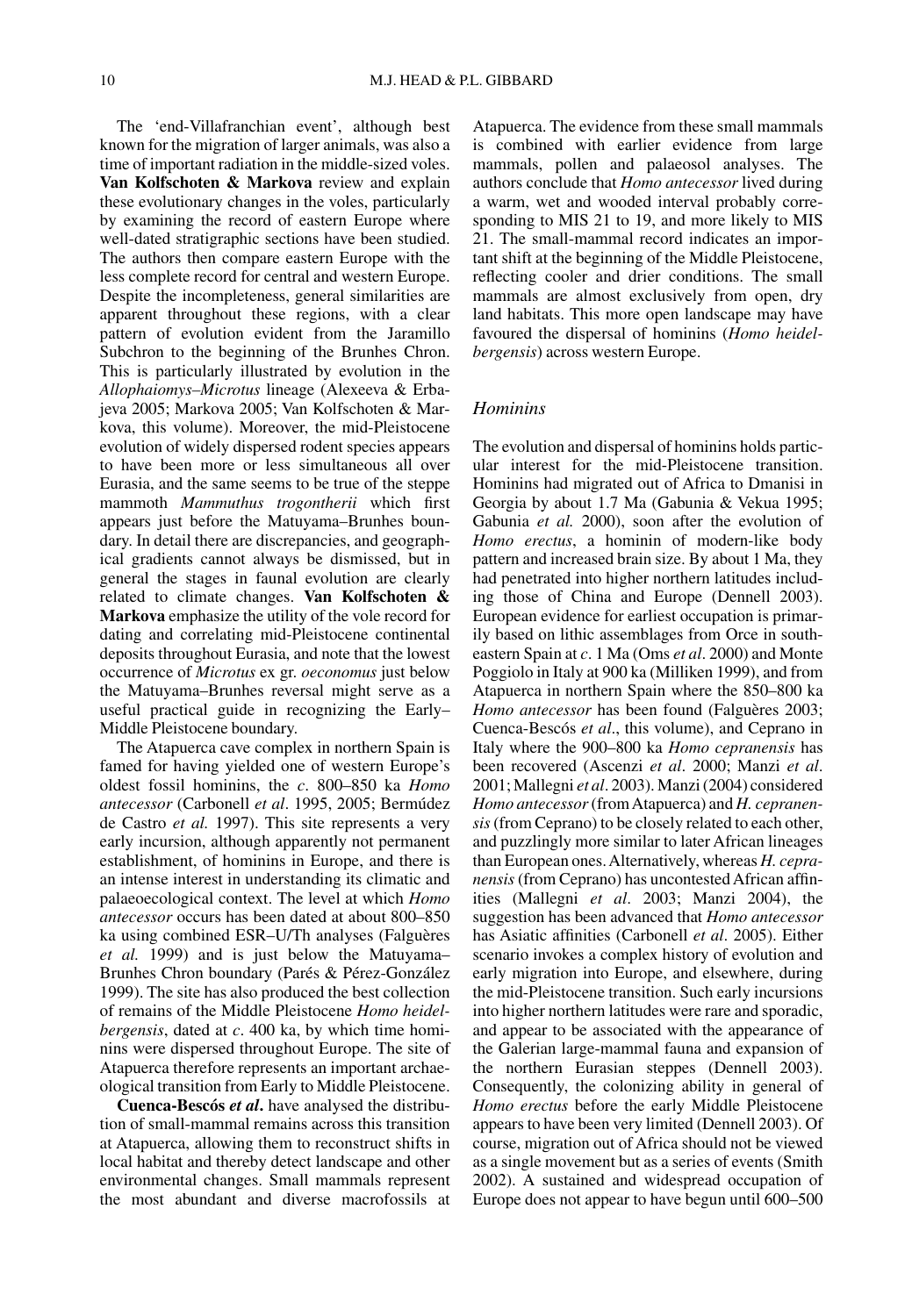ka (Roebroeks & van Kolfschoten 1994; Dennell & Roebroeks 1996; Klein 1999), and widespread evidence of hominins in western Europe occurs only after MIS 12 (*c*. 400 ka; McNabb, this volume).

The two final chapters, by **Petraglia** and **McNabb**, deal with hominin evolution and dispersal during the mid-Pleistocene transition, a time of increasingly variable climate and strengthening monsoon conditions. The subject, however, is fraught with sparse evidence and uncertain dates.

The dominant stone-tool industry of the mid-Pleistocene transition was the Acheulean, defined by large bifacial tools that include hand axes. These tools were not principally used as weapons, but were hand-held implements for such tasks as processing carcasses for food.

**Petraglia** has considered two poorly studied regions, the Arabian peninsula and the Indian subcontinent, that were evidently pathways for migrations out of Africa. The Acheulean industry appeared in Africa by about 1.6 Ma and is attributed to *Homo erectus*. The Early Acheulean is found in the Levant by 1.4 Ma (Bar-Yosef & Goren-Inbar 1993; Bar-Yosef 1998), but the earliest clear indication of the dispersal of Acheulean populations into south Asia is not until 780 ka (Bar-Yosef 1998), although mounting evidence suggests an earlier migration. **Petraglia** has reviewed stone-tool technology for the Arabian peninsula and the Indian subcontinent throughout the mid-Pleistocene transition. Perhaps surprisingly, there is maintenance of standardized bifacial technology, with little evidence for innovation and change. Gamble (1998) proposed that the selection of generic skills, such as those required by subsistence on meat, may have been responsible for such technological uniformity. However, **Petraglia**'s detailed analysis of stone-tool reduction techniques and spatial distribution of tools across the landscape suggests an increasing degree of forethought and behavioural flexibility, these adaptations allowing Acheulean hominins to survive the increasingly unpredictable climatic conditions of the mid-Pleistocene transition.

**McNabb** has reviewed the archaeological evidence for hominin evolution and cultural change across the mid-Pleistocene transition by reference to migrations out of Africa and into Europe. Referring to geochemical data (Schefuß *et al.* 2003, this volume) he notes that contemporaneous African climates were every bit as dynamic as those in higher latitudes, and that oscillations between dry and humid climate were more extreme and of longer duration from the time of the mid-Pleistocene transition. However, as with the Arabian peninsula and Indian subcontinent, the Acheulean of Africa and Europe can be seen as a generalized hand-held processing technology with little technological change discernible over a million years of time. This does not imply a lack of behavioural or biological change, which must have occurred in response to climatic and environmental change. Rather it demonstrates that adaptive success was based on biological and behavioural traits rather than technological dependency (Cachel & Harris 1995).

**McNabb**'s review of the evidence for earlier *versus* later migrations out of Africa, the so-called long *versus* short chronologies, favours early migration. But it is only after about 650 ka that hominins appear with any frequency in the geological record above 45°N. Indeed, there is a dramatic shift in the hominin signal in Europe after about 650 ka. **McNabb** concludes that hominins appear to have remained generalists throughout the mid-Pleistocene transition, and it was not until after the full transition to 100-ka cyclicity that natural selection had adapted hominins to survive conditions they would meet in northern and northwestern Europe.

Notwithstanding this broad technological stasis, subtle evidence of technological innovation has been reported not only from the Arabian peninsula and the Indian subcontinent (Petraglia, this volume), but also from the Israeli site of Gesher Benot Ya'aqov, dated at 780 ka (Goren-Inbar *et al*. 2000). This same Israeli site suggests that hominins were able to control fire by at least 790 ka (Goren-Inbar *et al*. 2004; Balter 2004).

The penetration of hominins into higher northern latitudes by about 1 Ma, presumably because of the increasing availability of large herbivores as a food and commodity source, would surely have required adaptation. This could have been a critical early step in hominin evolution that led much later to increased colonizing capacity and encephalization.

#### **Glacial history during the mid-Pleistocene**

Although direct evidence of glaciation is not assessed comprehensively in the chapters of this volume, glaciation is a key aspect of the climate. An examination of evidence accumulated in the INQUA project 'Extent and Chronology of Quaternary Glaciations' (Ehlers & Gibbard 2003, 2004*a*, *b*, *c*, in press) demonstrates a strong consistency with other lines of evidence already noted. This compilation shows that glaciation had already occurred in many regions during the Neogene. The Early Pleistocene (2.6 to *c*. 0.7 Ma, *sensu* Gibbard *et al*. 2005*a*) included relatively few intervals that were sufficiently cold and long to allow the development of substantial ice sheets beyond mountain or highlatitude settings, such as Antarctica or northernmost North America. Only 14 Early Pleistocene cold Marine Isotope Stages are currently known to have evidence of major glaciation. They include the Pliocene–Pleistocene boundary events MIS 104,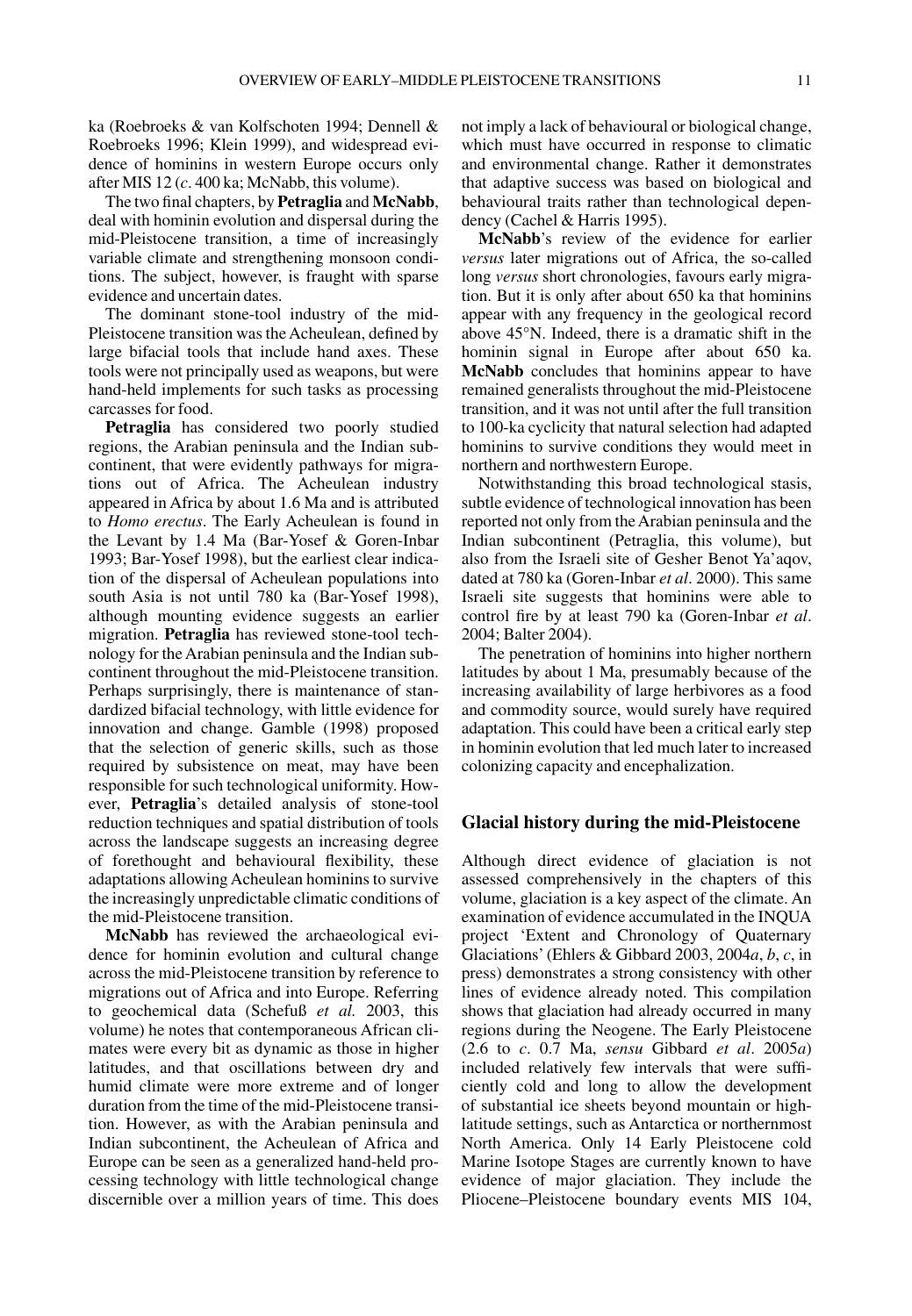

**Fig. 3.** Cenozoic worldwide glaciation through time, showing the relative importance of glaciations as broadly indicated by the number of literature records cited in the compilation by Ehlers & Gibbard (2004*a*, *b*, *c*). MIS = Marine Isotope Stages.

100 and 98, together with Early Pleistocene MIS 82, 78?, 68, 60, 58, 54, 52, 36, 34, 30? and 26. For example, in the northern Andes the record begins at 2.5 Ma, followed by an extensive glaciation at 2.2 Ma (*c*. MIS 82). In Patagonia, widespread lowland glaciation occurred between 2.05 and 1.86 Ma (*c*. MIS 78–68), followed by a major event at 1.15–1.00 Ma (*c*. MIS 36–34). On the mountains of east Africa, glaciation also apparently began at 2.0 Ma (MIS 68?). Figure 3 shows the relative importance of these glacial events through the Pleistocene (see also Fig. 2).

Across Europe and Siberia the first major glacial eventinlowlandareasisindicatedbythe'HattemBeds' of the Netherlands which are putatively Menapian in age (1.2–1.1 Ma; *c*. MIS 36–34; Fig. 1). These deposits indicate substantial glaciation of the Baltic region late in the Early Pleistocene (Doppert *et al*. 1975; Bijlsma 1981; Gibbard 1988). Glaciation of the same age is recorded off Norway by Sejrup *et al*.(2000).

However, collective evidence from all the northern continents indicates that MIS 22 (*c*. 870–880 ka) is the first of the 'major'cold events that typify glaciations of the later Pleistocene (Fig. 3). Widespread lowland glaciation is first seen throughout North America during this stage (pre-Illinoian F). Equally, glaciation of the Alpine mountains becomes established north of the Alps in Switzerland, southern Germany and in the Dolomites by MIS 22 (Muttoni *et al*. 2003). Significant glaciation is also recorded before the Matuyama–Brunhes magnetic reversal (*c*. MIS 22) on east African mountains.

There is relatively scant evidence of glaciation related to MIS 20 or 18, but MIS 16 (*c*. 650 ka) corresponds to the Don glaciation in Europe, the most substantial glaciation yet experienced in the northern hemisphere during the mid-Pleistocene transition. This is followed by another extensive glaciation, known as the Elsterian glaciation in Europe, that is tentatively correlated to MIS 12 (*c*. 0.42 ka; Fig. 1).

It therefore appears from direct evidence that it is not until *c*. 1.2 Ma that the cold periods (glacials) are regularly cold and long enough to allow ice-sheet development on a continental scale, outside mountain or polar regions, and that the most extensive glaciations in the Quaternary (five or six intervals) were restricted to the last 900 ka (*c*. MIS 22 to present) in the northern hemisphere. In contrast, southern hemispheric glaciation is a much longer-established phenomenon with substantial glaciation already a regular occurrence in the Tertiary (Fig. 3). The striking development of ice sheets through the Quaternary clearly emphasizes that world-wide glaciation is in effect a northern-hemispheric phenomenon (Ehlers & Gibbard, in press).

In this context, it is interesting to note that river systems also apparently responded significantly to the increased intensity of climatic deterioration and duration of climatic events during the mid-Pleistocene transition. The increased activity has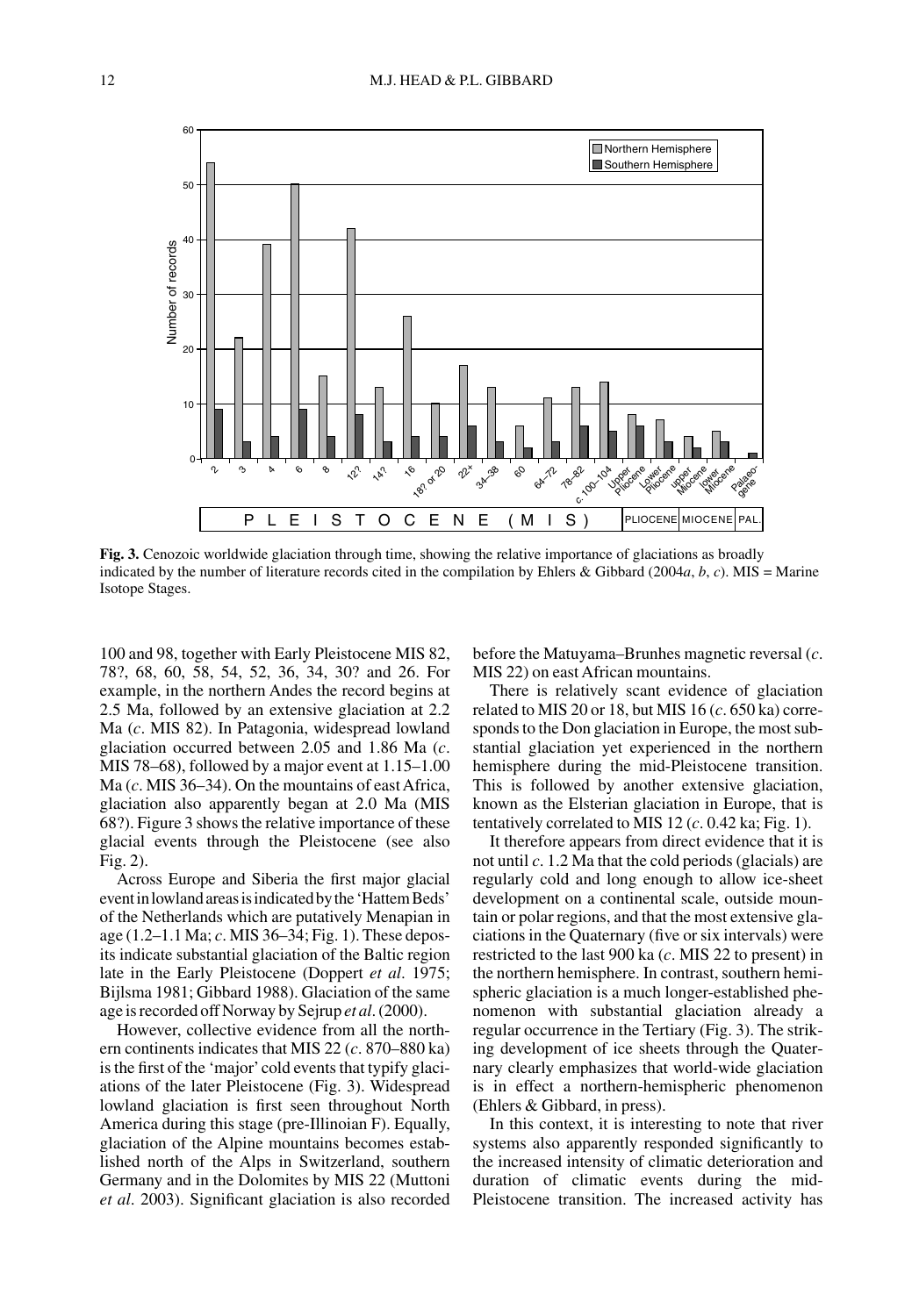been attributed to intensification and prolongation of periglacial regimes, characterized by frost weathering and related to coarse detrital sediment supply, in the mid-latitudes, particularly in Europe (Gibbard 1988; Gibbard & Lewin 2003). Here they are marked by increased incision and depositional terrace sequence and incision cycles in river systems that begin during the interval 1.2–0.8 Ma (Gibbard & Lewin, unpublished work), e.g. in the Lower Rhine (Meyer & Stets 2002), the Thames (Gibbard 1988), Somme and Seine (Antoine *et al*. 2003) and the Danube (Gábris & Nádor*,* in press).

# **Events during the mid-Pleistocene transition**

Notable events are listed in decreasing chronological order from MIS 36 (*c*. 1.20 Ma) to MIS 13 (*c*. 540–460 ka). Most mammalian (including human) evolutionary and dispersal events are not included because too few data are available to constrain them at the resolution of Marine Isotope Stages, but they are shown on Figure 2.

*MIS 36 (c. 1.20 Ma).* Mudelsee & Stattegger (1997) speculated that this event was a precursor to the later Pleistocene climate state; and it coincides with a major intensification of the east Asian winter monsoon system (Heslop *et al*. 2002). Ice sheets developed on a continental scale in MIS 36–34 for the first time during the mid-Pleistocene (see above), and in the southeastern South Atlantic glacial–interglacial contrasts in ocean circulation strengthened after 1.2 Ma (Diekmann & Kuhn 2002).

*MIS 35 and 34 (c. 1.17–1.11 Ma).* A long-term shift in the New Zealand vegetation occurs at MIS 35 and is succeeded by the coldest climate phase which corresponds to MIS 34 (Byrami *et al.*, this volume), a probable time of major glaciation (see above).

*MIS 31 (c. 1.07 Ma).* An extremely warm event is recorded both in Antarctica (Scherer *et al*. 2004) and New Zealand (Byrami *et al.*, this volume).

*MIS 30 (c. 1.05 Ma).* A marked increase occurs in the contrast between glacial–interglacial stages in the tropical African vegetation (Dupont *et al*. 2001).

*MIS 25 (c. 940 ka).* The lowest occurrence of the warm-water calcareous nannofossil *Gephyrocapsa* sp. 3 characterizes the boundary of the marine Calabrian and Ionian stages in Italy, which Cita & Castradori (1994, 1995) proposed to serve also as the Early–Middle Pleistocene Subseries boundary.

*MIS 24 (c. 910 ka).* The detection of nearly pure AABW in the western North Atlantic implies a strong reduction in the North Atlantic thermohaline circulation (Ferretti *et al.*, this volume), and a similar stagnation of bottom-water circulation is also detected in the South Atlantic (Schmieder *et al*. 2000). MIS 24 represents an important step towards a state of long-term increased global ice volume, which Mudelsee & Stattegger (1997) have determined as being between 942 and 892 ka.

*MIS 23–22 (c. 900–880 ka).* The MIS 23–22 transition is characterized by the highest occurrence of the calcareous nannofossil *Reticulofenestra asanoi*, which is synchronous across low to mid-latitudes globally and related to severe cooling in MIS 22 (Raffi 2002; Reale & Monechi, this volume).

*MIS 22 (c. 880–870 ka).* MIS 22 represents the first of the major cold events that characterizes the later Pleistocene (see above). Thicker and sandier loess deposits in northern Eurasia are also indicative of severe palaeoclimatic conditions (Heslop *et al*. 2002; Dodonov, this volume). As with MIS 24, a strong reduction in North Atlantic thermohaline circulation is implied also for this interval (Ferretti *et al.*, this volume). By deduction, MIS 22 must represent the first interval of substantial sea-level fall due to the glacioeustatic effects of ice build-up during this glaciation, although the magnitude of this sealevel fall has not yet been documented.

*MIS 22–21 (c. 870–850 ka).* The MIS 22–21 transition represents a distinctive loess–palaeosol boundary in northern Eurasia that Dodonov (this volume) proposes as representing the Early–Middle Pleistocene Subseries boundary. The MIS 22–21 transition coincides with the base of the following units: the 'Cromerian Complex'Stage of northwestern Europe, the Tiraspolian mammal Stage of Russia (Dodonov, this volume), the Petropavlovian (sub)stage of the Russian Plain, and the Neopleistocene Subseries of the Russian Plain (Zhamoida 2004; Gibbard & van Kolfschoten 2004). In the southwestern Pacific from MIS 21 time there seems to have been a slowing of deep-water currents (Haywood *et al.*, this volume).

*MIS 21 to early 19 (c. 850–770 ka).* This interval, which includes the earliest members of the Tiraspolian Russian mammal stage, represents the spread of large mammals including the steppe mammoth *Mammuthus trogontherii* across northern Eurasia (Foronova 2005), and is marked also by the first appearance of the vole *Microtus* ex gr. *oeconomus* (van Kolfschoten & Markova, this volume).

*MIS 16 (c. 650–620 ka).* This stage corresponds to the Russian Plain Donian Stage (Fig. 1) which is characterized by the extensive Don glaciation (see above). Ice-rafted debris also increased substantially in the Nordic Sea during this time (Helmke *et al*. 2005). In the South Atlantic, glacial–interglacial contrasts became more severe after 650 ka (Diekmann & Kuhn 2002).

*MIS 15 (c. 620–550 ka).* A particular group of cylindrical benthic foraminifera had a global extinction (the '*Stilostomella* extinction') during MIS 16–15, which is linked to the onset of slower deep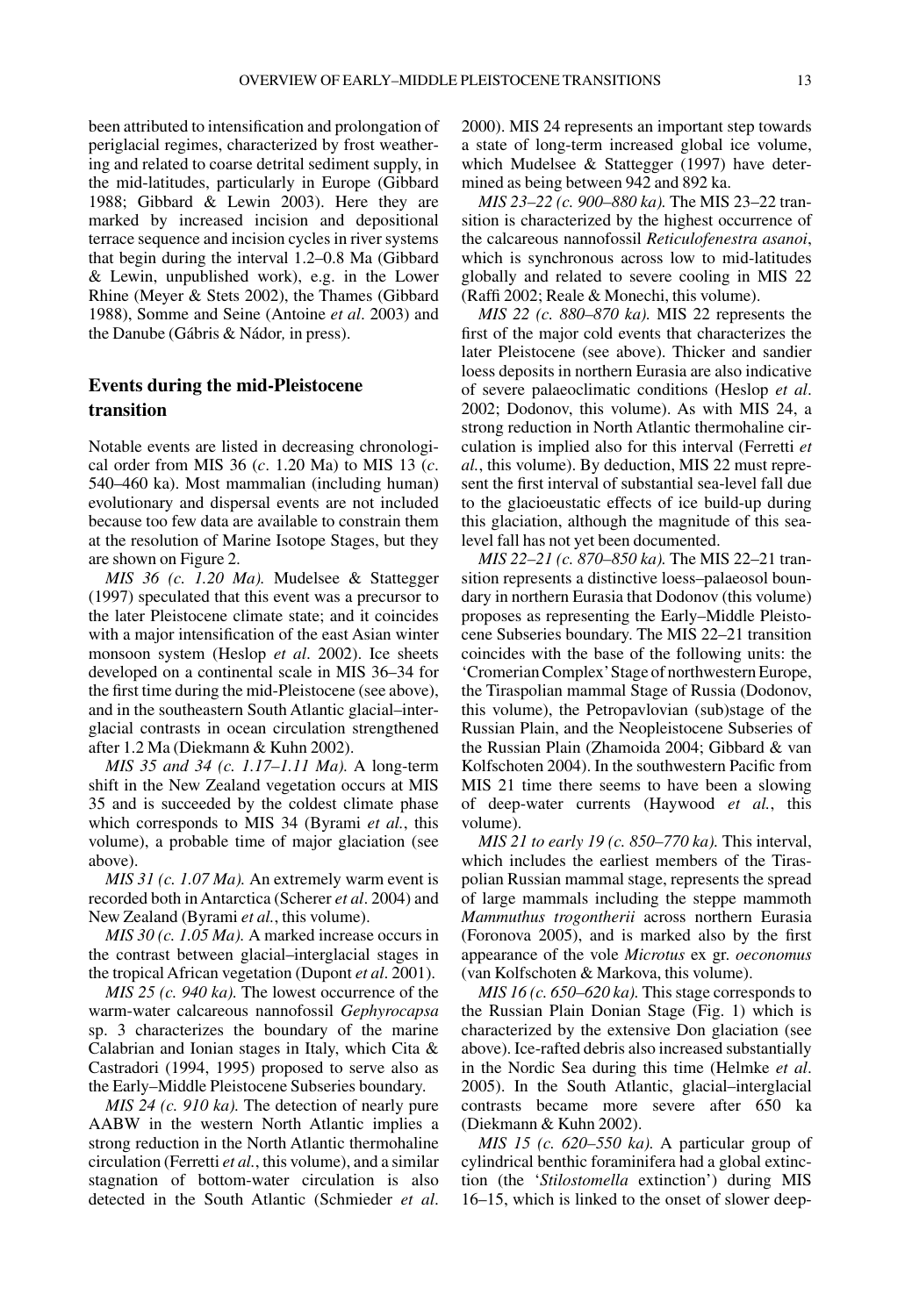water currents and decreasing bottom oxygenation (Hayward *et al.*, this volume).

*MIS 13 (c. 540–460 ka).* Various events mark what has been considered a terminal phase in the mid-Pleistocene transition, including the development of a distinctive sediment facies in the SouthAtlantic at *c*. 540–530 ka, unusual variations in  $\delta^{18}$ O values in the Indian Ocean during MIS 13.2 and 13.3, an anomalous sapropel layer in the Mediterranean Sea dated at 528–525 ka, and exceptionally high magnetic susceptibilities in Chinese palaeosol–loess deposits at about 500 ka (Schmieder *et al*. 2000, and references therein). Moreover, MIS 13 precedes an extensive glaciation tentatively assigned to MIS 12, known in Europe as the Elsterian, Okian or Anglian and in North America as Pre-Illinoian B (Figs 2 & 3). An acme of the benthic foraminifera *Abditodentrix pseudothalmanni* between MIS 15 and 12 (*c*. 620–420 Ma) in the SW Pacific appears to signal an increase in food supply and lower dissolved oxygen, and occurs at a time of slower deep-water currents in the area (Hayward *et al*., this volume).

#### **The Matuyama–Brunhes boundary**

For practical purposes, the Early–Middle Pleistocene Subseries boundary is typically drawn at the Matuyama–Brunhes palaeomagnetic Chron boundary (Richmond 1996), which coincides with the middle of MIS 19 (Bassinot *et al*. 1994; Channell *et al*. 2004; Capraro *et al*., this volume). This boundary was astrochronologically dated at 780 ka by Shackleton *et al.* (1990) who used the Ice Volume Model of Imbrie & Imbrie (1980) as a tuning target for marine isotope data from ODP Site 677 in the eastern Pacific. Because polarity reversal stratigraphy was not resolved for ODP Site 677, Shackleton *et al*. (1990) used DSDP Sites 552 and 607 in the North Atlantic where both isotope data and palaeomagnetic records were available. More recently, Channell *et al*. (2004) obtained high-resolution magnetostratigraphic and isotope data from ODP Sites 984 and 983 situated in deep-sea drift deposits south of Iceland, where sedimentation rates are very high. Channell *et al*. (2004) tuned these records to the Ice Volume Model, and determined that for ODP Site 984 the Matuyama–Brunhes polarity transition has an estimated duration of 7 ka, with an onset at 777 ka and a mid-point at *c*. 773.5 ka. For Site 983, the duration is about 5 ka and the mid-point of the transition is 772.5 ka (see also Channell & Kleiven 2000). Older previous estimates based on marine sediments (e.g. Shackleton *et al.* 1990) might be a function of their lower rates of deposition, as the lock-in depth of remanence acquisition will then represent a greater amount of time (Channell *et al*. 2004).

The Matuyama–Brunhes palaeomagnetic boun-

dary is also affected by problems of displaced magnetic remanence in loess–palaeosol sequences of northern Eurasia, causing it to occur in sediments assigned to MIS 20 when it should in fact be in MIS 19 (Zhou & Shackleton 1999; Dodonov, this volume). Despite the fact that chemical weathering of continental sediments may result in secondary Brunhes-age overprinting, the Matuyama–Brunhes boundary was found to be the most easily recognized chronostratigraphic marker in Australian continental sediments (Pillans 2003).

# **A recommendation for the Early–Middle Pleistocene boundary**

A chronostratigraphic boundary serves to create a hierarchical subdivision of a time scale, and therefore should be ideally defined by an event of appropriate magnitude. It must also be an effective tool for correlation in order to be of practical use. The challenge in selecting a stratigraphic position for the Early–Middle Pleistocene Subseries boundary lies in the fact that the mid-Pleistocene transition is characterized not by any single event, but by a series of palaeoenvironmental events of varying expression and importance. These events overlie what Mudelsee & Stattegger (1997), from statistical analysis of marine oxygen isotope records, have called a multiple-transition phenomenon.

Previous recommendations for the stratigraphic position of the Early–Middle Pleistocene Subseries boundary have been: (1) the boundary of the Calabrian and Ionian marine stages in Italy (Cita & Castradori 1994, 1995; although later considered premature by Castradori 2002); (2) the MIS 22–21 transition corresponding to the base of the Tiraspolian mammal stage of Russia, the base of the Petropavlovian (sub)stage of the Russian Plain and of the Neopleistocene Subseries of the Russian Plain (Gibbard & van Kolfschoten 2004; Zhamoida 2004; Dodonov, this volume); and (3) the Matuyama– Brunhes palaeomagnetic Chron boundary (Richmond, 1996; Pillans 2003). In addition, Pillans (2003) considered the Jaramillo Subchron as a possible position for the boundary, but for practical reasons rejected it in favour of the Matuyama– Brunhes boundary.

The Calabrian–Ionian boundary, occurring within MIS 25, is problematic in that it is biostratigraphically expressed in Italy primarily by the lowest occurrence of the warm-water calcareous nannofossil *Gephyrocapsa* sp. 3, a datum now shown to be strongly diachronous (Raffi 2002; Reale & Monechi, this volume).

A boundary associated with the cold MIS 22 is appealing on the basis that this is probably the single most profound time of environmental change within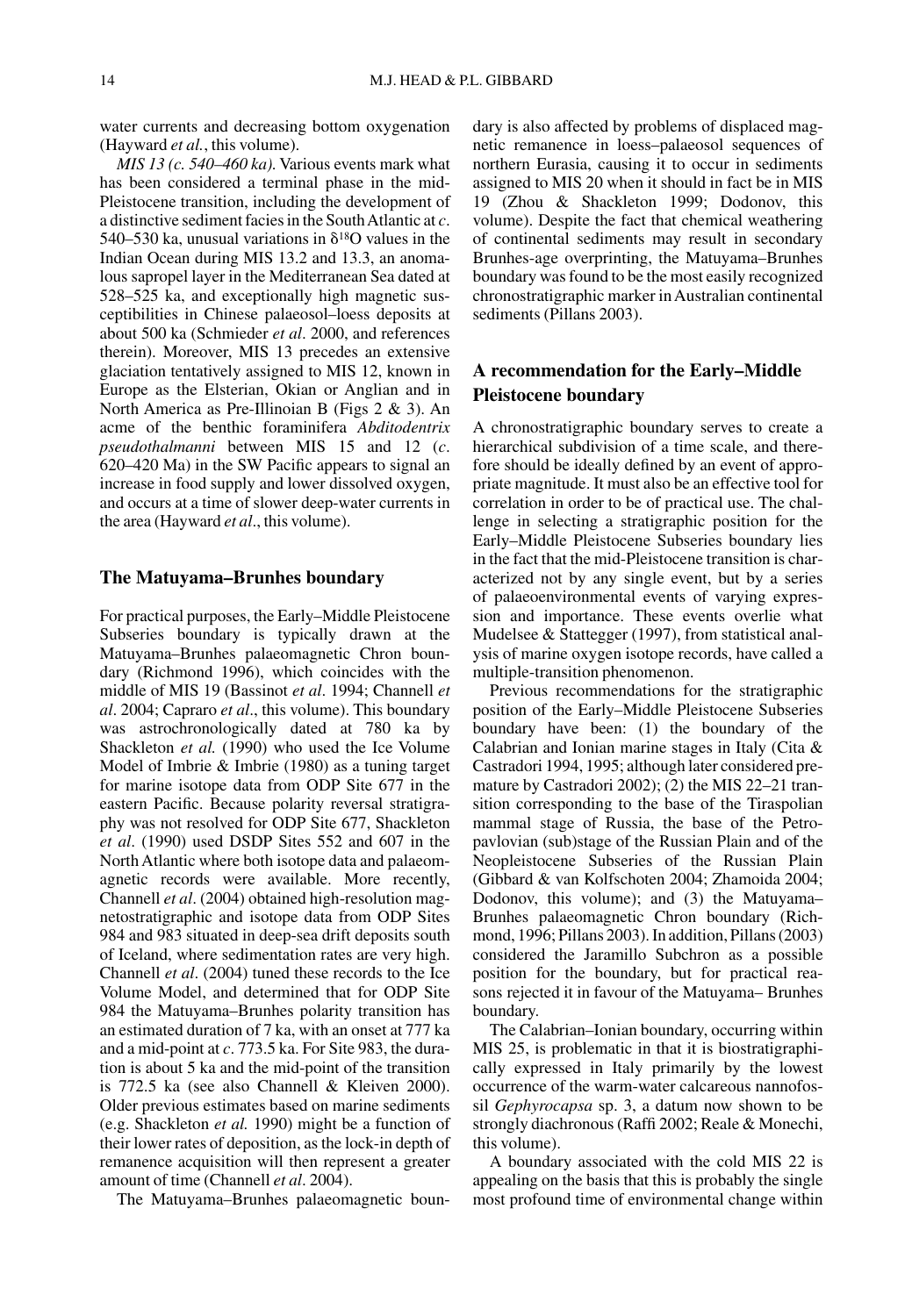the Early–Middle Pleistocene transition. This is particularly true of the MIS 22–21 transition which sees a rapid change from very low to high  $\delta^{18}$ O values. In many continental Eurasian deposits this pronounced MIS 22–21 transition is easily recognized (Dodonov, this volume). However, the MIS 22 event may be less useful for correlating in continental records in the southern hemisphere, given that the glaciation represented by MIS 22 is principally a northern hemisphere phenomenon. In the marine realm, the boundary would be better suited to the MIS 23–22 transition based on the extinction of the calcareous nannofossil *Reticulofenestra asanoi* (Raffi 2002; Reale & Monechi, this volume). A practical difficulty here arises in that calcareous microfossils become diachronous and poorly represented at high latitudes.

Our own recommendation, based on new information on the Early–Middle Pleistocene transition (including that contained in the chapters of this volume), is to endorse that of Richmond (1996) and Pillans (2003) in placing the Early–Middle Pleistocene Subseries boundary at, or close to, the Matuyama–Brunhes boundary. It is worth noting in this regard that the traditional use of biostratigraphic datums as primary marker events for establishing boundaries is no longer seen as a requirement. Other events, such as palaeomagnetic reversals and isotopic signals, are now also considered acceptable, but should be accompanied by a diagnostic and diverse fossil record (Remane *et al*. 1996).

Placing the boundary at or near the Matuyama– Brunhes reversal seems to have overwhelming practical benefits even though MIS 19, in which the Matuyama–Brunhes boundary occurs, is not an exceptionally significant palaeoenvironmental event. Such a placement would allow the boundary to be recognized in both marine and terrestrial deposits, even when isotope stratigraphy was not available (which is the case with most marine cores), and at high as well as lower latitudes. The Matuyama– Brunhes boundary also has the advantage of being reasonably close to MIS 22, which is indeed probably the most significant climatic shift within the Early–Middle Pleistocene transition.

We are grateful to Brad Pillans (Australian National University, Canberra) and John Gregory (PetroStrat Ltd and the Natural History Museum, London) for their critical reading of the manuscript.

## **References**

ALEXEEVA, N.V. & ERBAJEVA, M.A. 2005. Changes in the fossil mammal faunas of Western Transbaikalia during the Pliocene–Pleistocene boundary and the Early–Middle Pleistocene transition. *Quaternary International*, **131**, 109–115.

- ANTOINE, P. COUTARD, J.-P., GIBBARD, P., HALLEGOUET, B., LAUTRIDOU, J.-P. & OZOUF, J.C. 2003. The Pleistocene rivers of the English Channel region. *Journal of Quaternary Science*, **18**, 227–243.
- ASCENZI, A., MALLEGNI, F., MANZI, G., SEGRE, A.G. & SEGRE NALDINI, E. 2000. A re-appraisal of Ceprano calvaria affinities with *Homo erectus*, after the new reconstruction. *Journal of Human Evolution*, **39**, 443–450.
- AZZAROLI, A. 1983. Quaternary mammals and the 'end Villafranchian' dispersal event – a turning point in the history of Eurasia. *Palaeogeography, Palaeoclimatology, Palaeoecology*, **44**, 117–139.
- Azzaroli, A., De GIULI, C., FICCARELLI, G. & TORRE, D. 1988. Late Pliocene to Early Mid-Pleistocene mammals in Eurasia: faunal succession and dispersal events. *Palaeogeography, Palaeoclimatology, Palaeoecology*, **66**, 77–100.
- BALTER, M. 2004. Earliest signs of human-controlled fire uncovered in Israel. *Science*, **304**, 663–665.
- BAR-YOSEF, O. 1998. Early colonizations and cultural continuities in the Lower Palaeolithic of western Asia. *In*: PETRAGLIA, M.D. & KORISETTAR, R. (eds) *Early Human Behaviour in Global Context: The Rise and Diversity of the Lower Palaeolithic Record*. Routledge Press, London, 221-279.
- BAR-YOSEF, O. & GOREN-INBAR, N. 1993. The lithic assemblages of 'Ubeidiya: a Lower Paleolithic site in the Jordan Valley. *Oedem*, **45**, 1–266.
- BASSINOT, F.C., LABEYRIE, L.D., VINCENT, E., QUIDELLEUR, X., SHACKLETON, N.J. & LANCELOT, Y. 1994. The astronomical theory of climate and the age of the Brunhes–Matuyama magnetic reversal. *Earth and Planetary Science Letters*, **126**, 91–108.
- BERGER,A. & LOUTRE, M.F. 1991. Insolation values for the climate of the last 10 million years. *Quaternary Science Reviews*, **10**, 297–317.
- BERGER, A., LI, X. & LOUTRE, M.F. 1999. Modelling northern hemisphere ice volume over the last 3 Ma. *Quaternary Science Reviews*, **18**, 1–11.
- BERGER, W.H. & JANSEN, E. 1994. Mid-Pleistocene climate shift: the Nansen connection. In: JOHANNESSEN *et al.* (eds) *The Polar Oceans and Their Role in Shaping the Global Environment*. AGU Geophysical Monograph, **85**, 295–311.
- BERGER, W.H., BICKERT, T., WEFER, G. & YASUDA, M.K. 1995. Brunhes–Matuyama boundary: 790 k.y. date consistent with ODP Leg 130 oxygen isotope records based on fit to Milankovitch template. *Geophysical Research Letters*, **22**, 1525–1528.
- BERMÚDEZ DE CASTRO, J.M., ARSUAGA, J.L., CARBONELL, E., ROSAS, A., MARTÍNEZ, I. & MOSQUERA, M. 1997. A hominid from the Lower Pleistocene of Atapuerca, Spain: possible ancestor to Neanderthals and modern humans. *Science*, **276**, 1392–1395.
- BERTINI, A. 2003. Early to Middle Pleistocene changes of the Italian flora and vegetation in the light of a chronostratigraphic framework. *Il Quaternario*, **16**, 19–36.
- BIJLSMA, S. 1981. Fluvial sedimentation from the Fennoscandian area into the North-West European Basin during the Late Cenozoic. *In*: VAN LOON, A.J. (ed.) *Quaternary Geology: A Farewell to A.J.Wiggers. Geologie en Mijnbouw*, **60**, 337–345.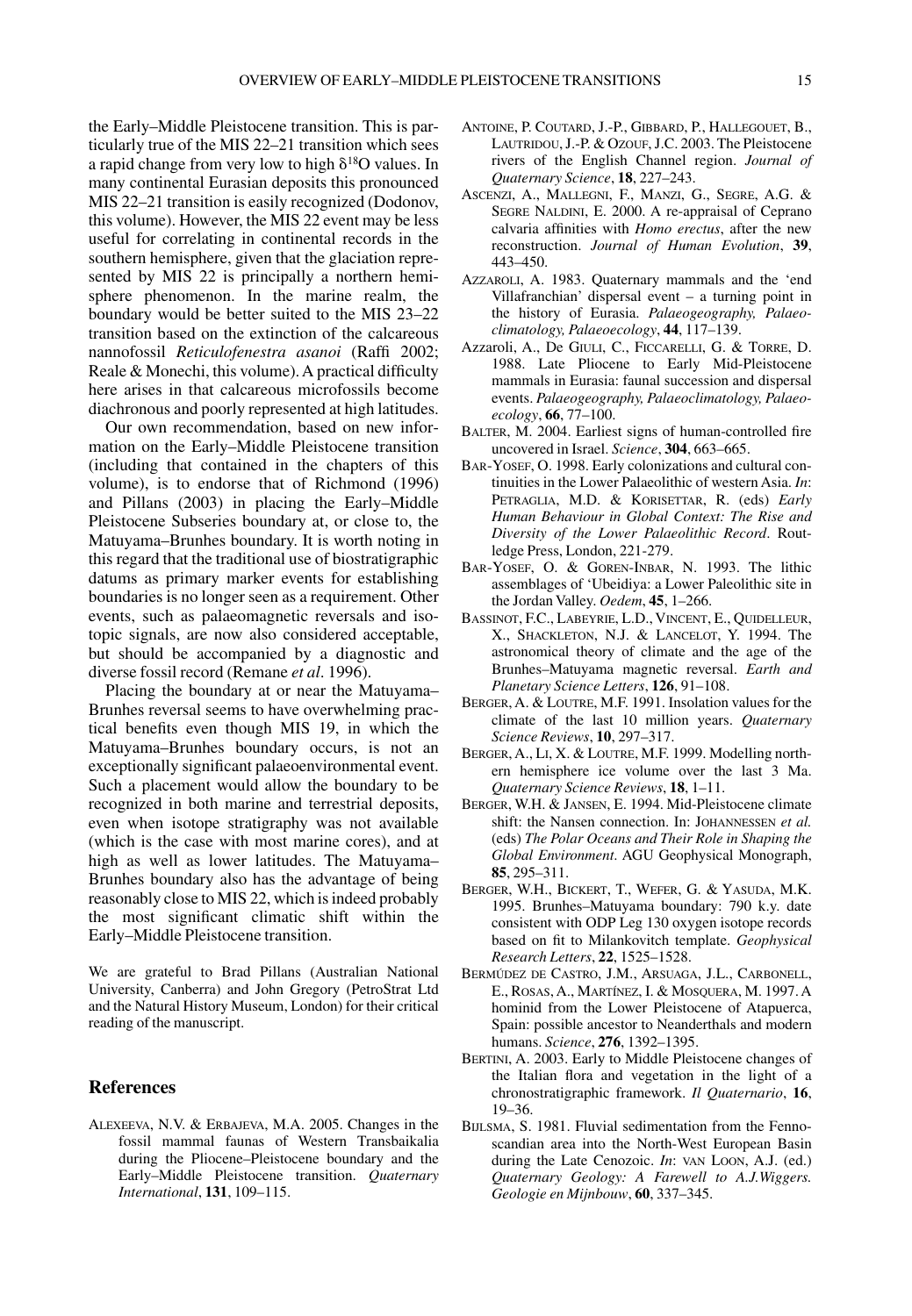- CACHEL, S. & HARRIS,J.W.K. 1995. Ranging patterns, landuse and subsistence in *Homo erectus*, from the perspective of evolutionary ecology. *In*: BOWER, J.R.F. & SARTONO, S. (eds) *Human Evolution in its Ecological Context*. Proceedings of the *Pithecanthropus* Centennial 1893–1993 Congress. *Pithecanthropus* Centennial Foundation, Leiden University, Leiden, 51–66.
- CARBONELL, E., BERMÚDEZ DE CASTRO, J.M. *et al.* 1995. Lower Pleistocene hominids and artefacts from Atapuerca–TD6 (Spain). *Science*, **269**, 826–832.
- CARBONELL, E., BERMÚDEZ DE CASTRO, J.M. *et al.* 2005. An Early Pleistocene hominin mandible from Atapuerca-TD6, Spain. *Proceedings of the National Academy of Sciences of the United States of America*, **102**, 5674–5678.
- CASTRADORI, D. 2002. A complete standard chronostratigraphic scale: How to turn a dream into reality? *Episodes*, **25**, 107–110.
- CHANNELL, J.E.T. & KLEIVEN, H. 2000. Geomagnetic palaeointensities and astrochronological ages for the Matuyama–Brunhes boundary and the Jaramillo Subchron: Palaeomagnetic and oxygen isotope records from ODP Site 983. *Philosophical Transactions of the Royal Society*, **358**, 1027–1047.
- CHANNELL, J.E.T., CURTIS, J.H. & FLOWER, B.P. 2004. The Matuyama–Brunhes boundary interval (500–900 ka) in North Atlantic drift sediments. *Geophysical Journal International*, **158**, 489–505.
- CITA, M.B. & CASTRADORI, D. 1994. Workshop on marine sections from the Gulf of Taranto (southern Italy) usable as potential stratotypes for the GSSP of the lower, middle and upper Pleistocene (Bari, Italy, Sept. 29–Oct. 4, 1994). *Il Quaternario*, **7**, 677–692.
- CITA, M.B. & CASTRADORI, D. 1995. Rapporto sul workshop 'Marine sections from the Gulf of Taranto (southern Italy) usable as potential stratotypes for the GSSP of the lower, middle and upper Pleistocene' (29 settembre–4 ottobre 1994). *Bollettino della Societa Geologica Italiana*, **114**, 319–336.
- DE JONG, J. 1988. Climatic variability during the past three million years, as indicated by vegetational evolution in northwest Europe and with emphasis on data from The Netherlands. *Philosophical Transactions of the Royal Society of London*, **B318**, 603–617.
- dEMENOCAL, P.B., RUDDIMAN, W.F. & POKRAS, E.M. 1993. Influences of high- and low-latitude processes on African terrestrial climate: Pleistocene eolian records from equatorial Atlantic Ocean Drilling Program Site 663. *Paleoceanography,* **8**, 209–242.
- DENNELL, R. 2003. Dispersal and colonization, long and short chronologies: how continuous is the Early Pleistocene record for hominids outside East Africa. *Journal of Human Evolution*, **45**, 421–440.
- DENNELL, R. & ROEBROEKS, W. 1996. The earliest occupation of Europe: the short chronology revisited. *Antiquity*, **70**, 535–542.
- DIEKMANN, B. & KUHN, G. 2002. Sedimentary record of the mid-Pleistocene climate transition in the southeastern South Atlantic (ODP Site 1090). *Palaeogeography, Palaeoclimatology, Palaeoecology*, **182**, 241–258.
- DING, Z., RUTTER, N., LIU, T., EVANS, M.E. & WANG, Y*.* 1991. Climatic correlation between Chinese loess and

deep sea cores: a structural approach. *In*: LIU, T. (ed.) *Loess, Environment and Global Change*. Science Press, Beijing, 168–186.

- DING, Z.L., XIONG, S.F., SUN, J.M.,YANG, S.L., GU, Z.Y. & LIU, T.S*.* 1999. Pedostratigraphy and paleomagnetism of a  $\sim$  7.0 Ma aeolian loess–red clay sequence at Lingtai, Loess Plateau, north-central China and the implications for paleomonsoon evolution. *Palaeogeography, Palaeoclimatology, Palaeoecology,* **152**, 49–66.
- DOPPERT, J.W.C., RUEGG, G.H.J., VAN STAALDUINEN, C.J., ZAGWIJN, W.H.&ZANDSTRA, J.G. 1975. Formaties van het Kartair en Boven-Tertiair in Nederland. *In*: ZAGWIJN, W.H. & VAN STAALDUINEN, C.J. (eds) *Toelichtingen bij geologische overzichtskaarten van Nederland*.Rijks Geologische Dienst, Haarlem 11–56.
- DREES, M. 2005. An evaluation of the Early Pleistocene chronology of The Netherlands. Web address: www.PalArch.nl. Vertebrate palaeontology, iss. **1**, no. 1, pp. 1–46.
- DUPONT, L.M., DONNER, B., SCHNEIDER, R. & WEFER, G. 2001. Mid-Pleistocene environmental change in tropical Africa began as early as 1.05 Ma. *Geology*, **29**, 195–198.
- EHLERS, J. & GIBBARD, P.L. 2003. Extent and chronology of glaciations. *Quaternary Science Reviews*, **22**, 1561–1568.
- EHLERS, J. & GIBBARD, P.L. (eds) 2004*a*. *Quaternary Glaciations – Extent and Chronology, Part I: Europe*. Developments in Quaternary Science, Vol. 2a. Elsevier, Amsterdam.
- EHLERS, J. & GIBBARD, P.L. (eds) 2004*b*. *Quaternary Glaciations – Extent and Chronology, Part II: North America*. Developments in Quaternary Science, Vol. 2b. Elsevier, Amsterdam.
- EHLERS, J. & GIBBARD, P.L. (eds) 2004*c*. *Quaternary Glaciations – Extent and Chronology, Part III: South America, Asia, Africa, Australasia, Antarctica*. Developments in Quaternary Science, Vol. 2c. Elsevier, Amsterdam.
- EHLERS, J. & GIBBARD, P.L. (in press). The chronology of Cenozoic glaciation. *In*: ELIAS, S. (ed.) *Encyclopedia of the Quaternary*. Elsevier, Amsterdam.
- EPICA community members, 2004. Eight glacial cycles from an Antarctic ice core. *Nature*, **429**, 623–628.
- FALGUÈRES, C. 2003. ESR dating and the human evolution: contribution to the chronology of the earliest humans in Europe. *Quaternary Science Reviews*, **22**, 1345–1351.
- FALGUÈRES, C., BAHAIN, J.J. *et al.* 1999. Earliest humans in Europe: the age of TD6 Gran Dolina, Atapuerca, Spain. *Journal of Human Evolution*, **37**, 343–52.
- FORONOVA, I.V. 2005. Large mammal faunas from southwestern Siberia of the Plio-Pleistocene boundary and Lower/Middle Pleistocene transition. *Quaternary International*, **131**, 95–99.
- FUNNELL, B.M. 1995. Global sea-level and the (pen-)insularity of late Cenozoic Britain. *In*: PREECE, R.C. (ed.) *Island Britain: A Quaternary Perspective*. Geological Society, London, Special Publications, **96**, 3–13.
- GÁBRIS, G. & NÁDOR, A. (in press). Long-term fluvial archives in Hungary: response of the Danube and Tisza rivers to tectonic movements and climate changes during the Quaternary. *Quaternary Science Reviews*.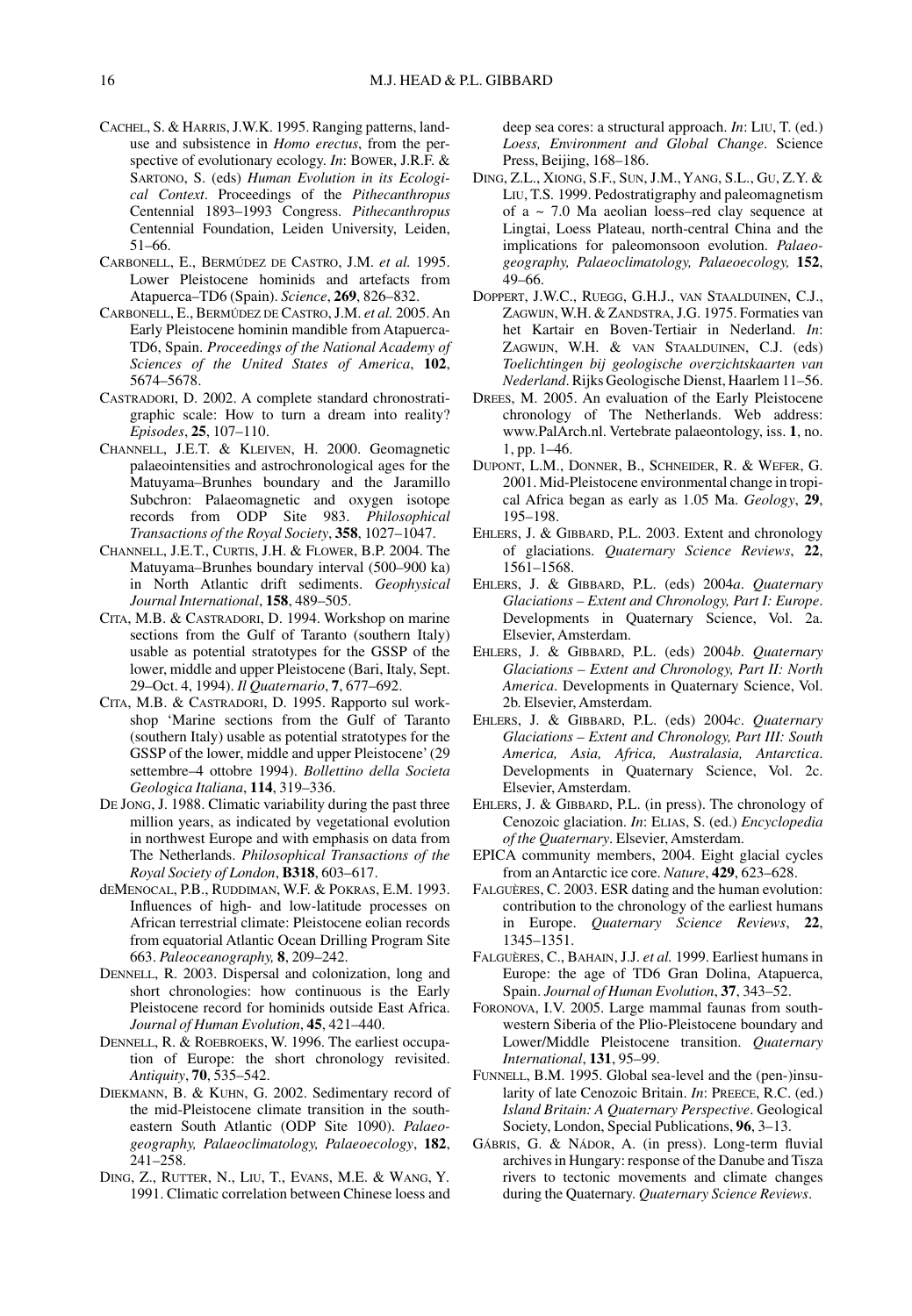- GABUNIA, L. & VEKUA, A. 1995. A Plio–Pleistocene hominid from Dmanisi, east Georgia, Caucasus. *Nature*, **373**, 509–512.
- GABUNIA, L., VEKUA, A. *et al.* 2000. Earliest Pleistocene hominid cranial remains from Dmanisi, Republic of Georgia: taxonomy, geological setting, and age. *Science*, **288**, 1019–1025.
- GAMBLE, C. 1998. Concluding remarks: archaeology's fifth big question. *In*: PETRAGLIA, M.D. & KORISETTAR, R. (eds) *Early Human Behaviour in Global Context: The Rise and Diversity of the Lower Palaeolithic Record*. Routledge Press, London, 451-468.
- GIBBARD, P.L. 1988. The history of the great northwest European rivers during the past 3 million years. *Philosophical Transactions of the Royal Society of London*, **B318**, 559–602.
- GIBBARD, P.L. & LEWIN, J. 2003. The history of the major rivers of southern Britain during the Tertiary. *Journal of the Geological Society*, **160**, 829–845.
- GIBBARD, P.L. & VAN KOLFSCHOTEN, T. 2004. The Pleistocene and Holocene epochs. *In*: GRADSTEIN, F.M., OGG, J.G. & SMITH, A.G. (eds) *A Geologic Time Scale*. Cambridge University Press, Cambridge, 441–452.
- GIBBARD, P.L., SMITH, A.G., *et al.* 2005*a*. What status for the Quaternary? *Boreas*, **34**, 1–12.
- GIBBARD, P.L., BOREHAM, S., COHEN, K.M. & MOSCARIELLO, A. 2005*b*. Global chronostratigraphical correlation table for the last 2.7 million years. *Boreas*, **34**(1) (unpaginated).
- GOREN-INBAR, N., FEIBEL, C.S., VEROSUB, K.L., MELAMED, Y., KISLEV, M.E., TCHERNOV, E. & SARAGUSTI, I. 2000. Pleistocene milestones on the Out-of-Africa corridor at Gesher Benot Ya'aqov, Israel. *Science*, **289**, 944–947.
- GOREN-INBAR, N., ALPERSON, N., KISLEV, M.E., SIMCHONI, O., MELAMED, Y., BEN-NUN, A. & WERKER, E. 2004. Evidence of hominin control of fire at Gesher Benot Ya'aqov, Israel. *Science*, **304**, 725–727.
- HALL, I.R., MCCAVE, I.N., SHACKLETON, N.J., WEEDON, G.P. & HARRIS, S.E. 2001. Intensified deep Pacific inflow and ventilation in Pleistocene glacial times. *Nature*, **412**, 809–812.
- HELMKE, J.P., BAUCH, H.A., ROHL, U. & MAZAUD, A. 2005. Changes in sedimentation patterns of the Nordic seas region across the mid-Pleistocene. *Marine Geology*, **215**, 107–122.
- HESLOP, D., DEKKERS, M.J. & LANGEREIS, C.G. 2002. Timing and structure of the mid-Pleistocene transition: records from the loess deposits of northern China. *Palaeogeography, Palaeoclimatology, Palaeoecology,* **185**, 133–143.
- IMBRIE, J. & IMBRIE, J.Z. 1980. Modeling the climatic response to orbital variations. *Science*, **207**, 943–953.
- KLEIN, R.G. 1999. *The Human Career*. University of Chicago Press, Chicago.
- KLEIVEN, H.F., JANSEN, E., CURRY, W.B., HODELL, D.A. & VENZ, K.A. 2003. Atlantic Ocean thermohaline circulation changes on orbital to suborbital timescales during the mid-Pleistocene. *Paleoceanography*, **18**(1), 1008. DOI: 10.1029/2001PA000629.
- KUKLA, G. 1978. The classical European glacial stages: Correlation with deep-sea sediments. *Transactions of the Nebraska Academy of Sciences*, **6**, 57–93.
- KUKLA, G. 1987. Loess stratigraphy in Central China. *Quaternary Science Reviews*, **6**, 191–219.
- MALLEGNI, F., CARNIERI, E., BISCONTI, M., TARTARELLI, G., RICCI, S., BIDDITTU, I. & SEGRE, A. 2003. *Homo cepranensis sp. nov.* and the evolution of African-European Middle Pleistocene hominids. *Comptes Rendus Palevol*, **2**, 153–159.
- MANZI, G. 2004. Human evolution at the Matuyama-Brunhes boundary. *Evolutionary Anthropology*, **13**, 11–24.
- MANZI, G., MALLEGNI, F. & ASCENZI, A. 2001. A cranium for the earliest Europeans: Phylogenetic position of the hominid from Ceprano, Italy*. Proceedings of the National Academy of Sciences of the United States of America*, **98**, 10011–10016.
- MARKOVA, A.K. 2005. Eastern European rodent (Rodentia, mammalia) faunas from the Early–Middle Pleistocene transition. *Quaternary International*, **131**, 71–77.
- MASLIN, M.A., SEIDOV, D. & LOWE, J. 2001. Synthesis of the nature and causes of sudden climate transitions during the Quaternary. *In*: SEIDOV, D., HAUPT, B.J. & MASLIN, M.A. (eds), *The Oceans and Rapid Climate Change: Past, Present, and Future*. AGU Geophysical Monograph Series, **126**, 9–52.
- MEYER, W. & STETS, J. 2002. Pleistocene to recent tectonics in the Rhenish Massif. *Netherlands Journal of Geosciences / Geologie en Mijnbouw*, **81**, 217–221.
- MILLIKEN, S. 1999. The earliest occupation of Italy. *Accordia*, **7**, 7–36.
- MIX, A.C. & FAIRBANKS, R.G. 1985. North Atlantic surface-control of Pleistocene deep-ocean circulation. *Earth and Planetary Science Letters*, **73**, 231–243.
- MUDELSEE, M. & STATTEGGER, K. 1997. Exploring the structure of the mid-Pleistocene revolution with advance methods of time-series analysis. *Geologische Rundschau*, **86**, 499–511.
- MUTTONI, G., CARCANO, C., *et al.* 2003. Onset of major Pleistocene glaciations in the Alps. *Geology*, **31**, 989–992.
- OMS, O., PARÉS, J.M., MARTÍNEZ-NAVARRO, B., AUGUSTI, J., TOTO, I., MARTÍNEZ-FERNÁNDEZ, G. & TURQ, A. 2000. Early human occupation of western Europe: paleomagnetic dates for two Paleolithic sites in Spain*. Proceedings of the National Academy of Sciences of the United States of America*, **97**, 10666–10670.
- O'REGAN, H.J., TURNER, A. & WILKINSON, D.M. 2002. European Quaternary refugia: a factor in large carnivore extinction? *Journal of Quaternary Science*, **17**, 789–795.
- PARÉS, J.M. & PÉREZ-GONZÁLEZ, A. 1999. Magnetochronology and stratigraphy at Gran Dolina section, Atapuerca (Burgos, Spain). *Journal of Human Evolution*, **37**, 325–342.
- PILLANS, B. 2003. Subdividing the Pleistocene using the Matuyama–Brunhes boundary (MBB): an Australian perspective. *Quaternary Science Reviews*, **22**, 1569–1577.
- RAFFI, I. 2002. Revision of the early–middle Pleistocene calcareous nannofossil biochronology (1.75–0.85 Ma). *Marine Micropaleontology*, **45**, 25–55.
- RAYMO, M.E., RUDDIMAN, W.F., SHACKLETON, N.J. & OPPO, D. W. 1990. Evolution of Atlantic–Pacific  $\delta^{13}C$ gradients over the last 2.5 m.y. *Earth and Planetary Science Letters*, **97**, 353–368.